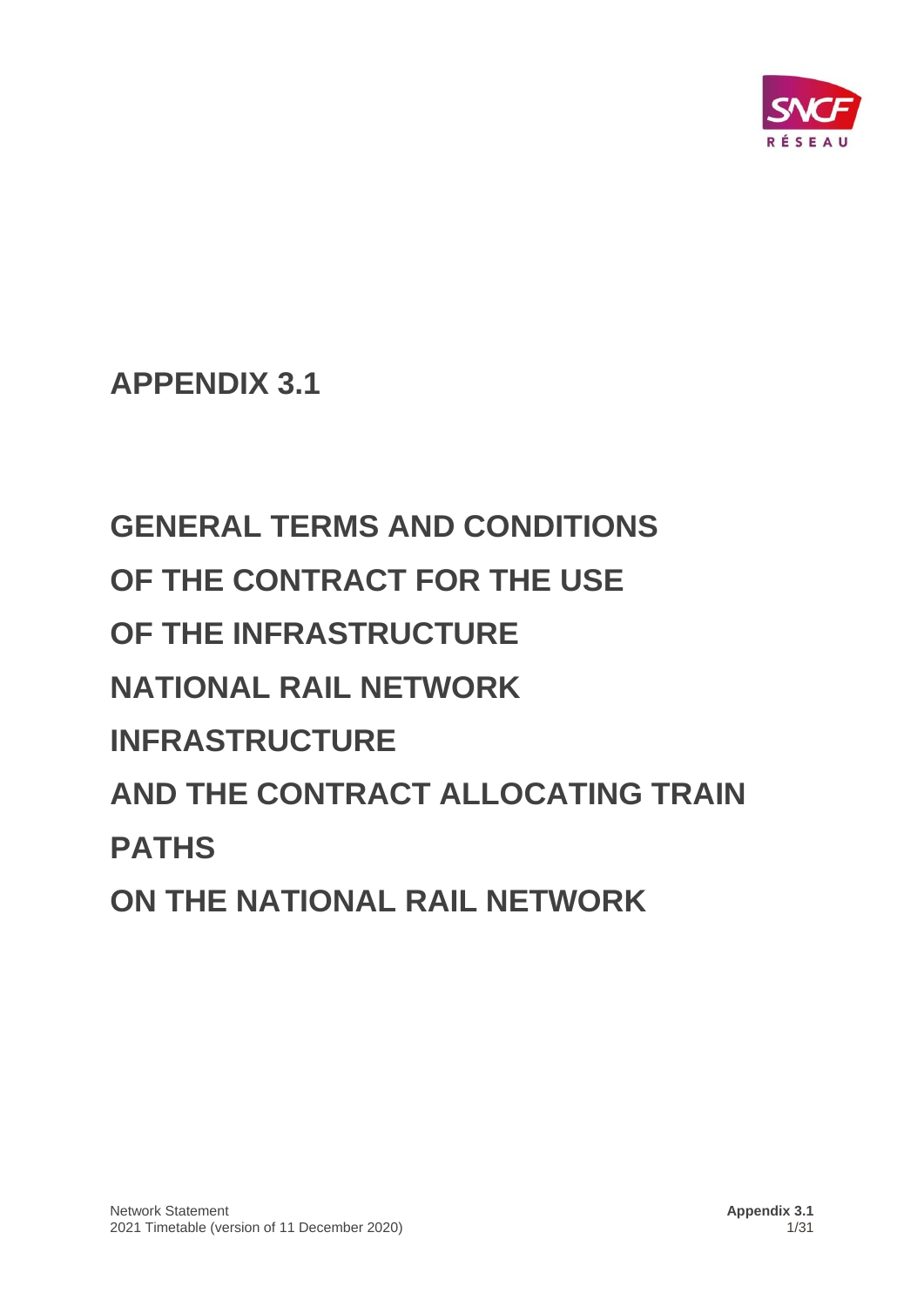# **CONTENTS**

|      | <b>CHAPTER I-SNCF RÉSEAU SERVICES PROVIDED TO THE RAILWAY</b>                                                                                 |  |
|------|-----------------------------------------------------------------------------------------------------------------------------------------------|--|
|      |                                                                                                                                               |  |
|      |                                                                                                                                               |  |
| 5.2  |                                                                                                                                               |  |
|      | 5.2.1 PROVISION OF TRAIN PATHS TO A RAILWAY UNDERTAKING THAT WERE ALLOCATED                                                                   |  |
|      |                                                                                                                                               |  |
|      | ARTICLE 6 - SERVICES RELATED TO THE USE OF NATIONAL RAILWAY NETWORK                                                                           |  |
| 6.1  |                                                                                                                                               |  |
| 6.2  |                                                                                                                                               |  |
| 6.3  |                                                                                                                                               |  |
|      |                                                                                                                                               |  |
|      | <b>CHAPTER II – RIGHTS AND OBLIGATIONS OF SNCF RÉSEAU AND THE RAILWAY</b><br>UNDERTAKING CONCERNING THE USE OF INFRASTRUCTURE AND SERVICES 10 |  |
|      | ARTICLE 7 - COMPLIANCE WITH THE RULES GOVERNING THE OPERATION OF THE                                                                          |  |
|      |                                                                                                                                               |  |
|      | ARTICLE 9 - ROLLING STOCK IMPLEMENTED BY THE RAILWAY UNDERTAKING TO PROVIDE                                                                   |  |
| 9.1  |                                                                                                                                               |  |
| 9.2  | REQUIREMENTS RELATED TO THE RAILWAY UNDERTAKING'S ROLLING STOCK11                                                                             |  |
| 9.3  |                                                                                                                                               |  |
| 9.4  | REMOVAL OF ROLLING STOCK UNFIT TO RUN ON THE NATIONAL RAIL NETWORK12                                                                          |  |
| 9.5  | CONSEQUENCES OF REMOVING ROLLING STOCK THAT IS UNFIT TO RUN ON THE                                                                            |  |
|      | ARTICLE 10 - PERSONNEL INVOLVED IN RAILWAY UNDERTAKING TRAIN TRAFFIC 13                                                                       |  |
| 10.1 | REQUIREMENTS RELATING TO RAILWAY UNDERTAKING PERSONNEL  13                                                                                    |  |
| 10.2 |                                                                                                                                               |  |
| 10.3 | CONSEQUENCES OF REMOVING UNAUTHORISED OR INAPPROPRIATE PERSONNEL 13                                                                           |  |
|      |                                                                                                                                               |  |
|      | ARTICLE 12 - TERMS AND CONDITIONS FOR THE USE OF NATIONAL RAILWAY NETWORK                                                                     |  |
| 12.1 | PRELIMINARY INFORMATION CONCERNING THE USE OF TRAIN PATHS 14                                                                                  |  |
| 12.2 |                                                                                                                                               |  |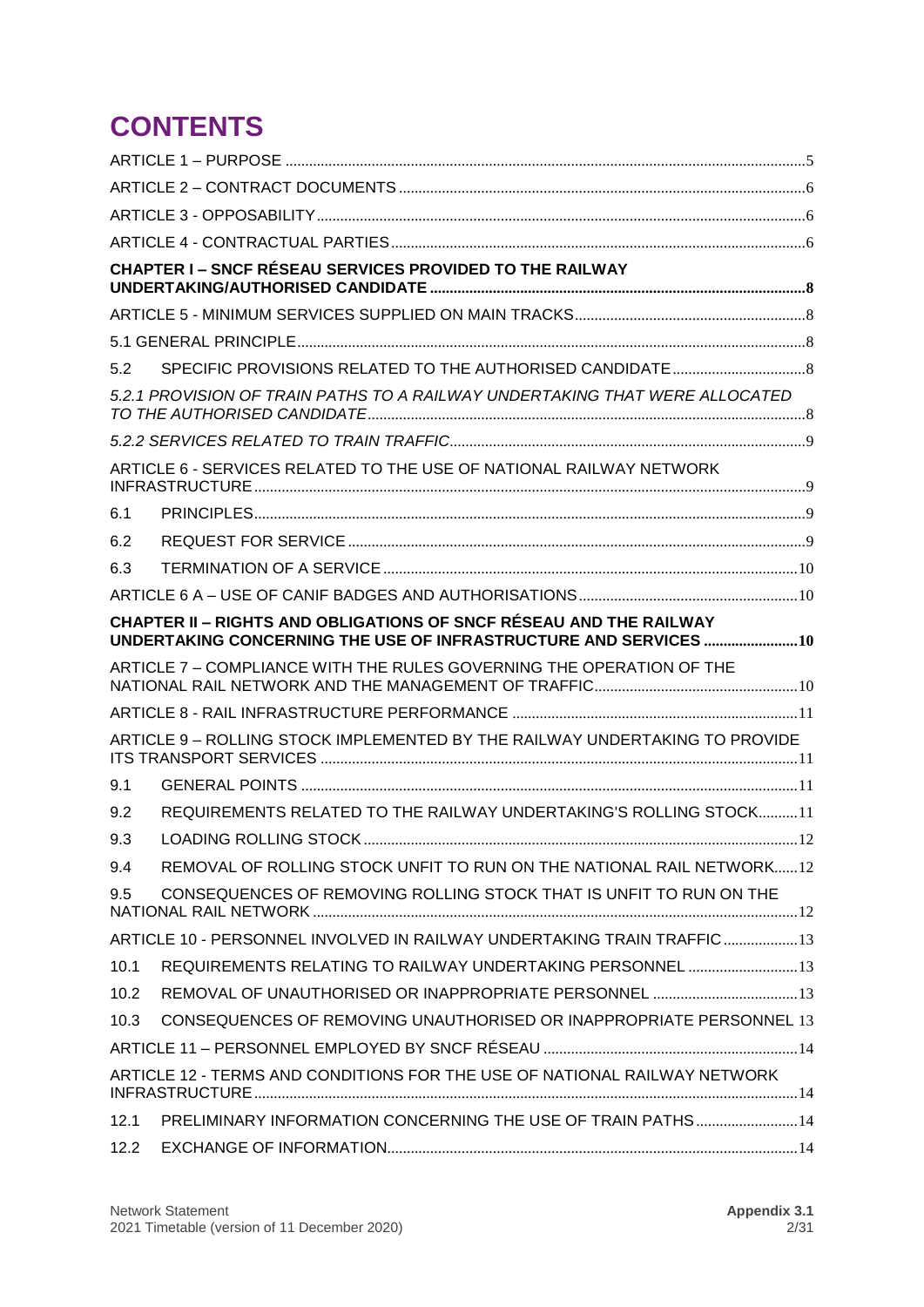| 12.3  | RECIPROCAL GUARANTEES RELATING TO THE SPECIFICATIONS OF THE ALLOCATED        |
|-------|------------------------------------------------------------------------------|
| 12.4  |                                                                              |
| 12.5  | RAILWAY UNDERTAKING RECOURSE TO PARTNERS AND SERVICE PROVIDERS15             |
|       |                                                                              |
| 13.1  | NOTIFICATION OF DISRUPTIONS BY THE SGTC AND THE RAILWAY UNDERTAKING15        |
| 13.2  |                                                                              |
| 13.3  | MEASURES TAKEN TO ENSURE NORMAL THE RE-ESTABLISHMENT OF TRAFFIC16            |
| 13.4  |                                                                              |
| 13.5  |                                                                              |
| 13.6  |                                                                              |
| 13.7  |                                                                              |
|       | ARTICLE 14 - MODIFICATION AND CANCELLATION OF ALLOCATED TRAIN PATHS-DAYS17   |
| 14.1  | MODIFICATION AND CANCELLATION OF TRAIN PATHS-DAYS BY SNCF RÉSEAU17           |
| 14.2  | MODIFICATION AND CANCELLATION OF TRAIN PATHS-DAYS BY THE RAILWAY             |
|       |                                                                              |
|       | CHAPTER III - PRICING FOR THE USE OF NATIONAL RAILWAY NETWORK INFRASTRUCTURE |
|       |                                                                              |
|       |                                                                              |
|       | ARTICLE 18 - PROVISIONS FOR CASES OF LATE PAYMENT OR NON-PAYMENT             |
| 18.1  |                                                                              |
| 18.2  |                                                                              |
| 18.3  |                                                                              |
|       |                                                                              |
|       | ARTICLE 18 TER - PROVISIONS ENVISAGED IN THE EVENT OF UNDUE PAYMENTS BY THE  |
|       |                                                                              |
|       |                                                                              |
|       | 19.1 LIABILITY OF THE RAILWAY UNDERTAKING TOWARDS SNCF RÉSEAU IN THE CASE OF |
|       | 19.2 LIABILITY OF SNCF RÉSEAU TOWARDS THE RAILWAY UNDERTAKING IN THE CASE OF |
|       | 19.3 ACCIDENTS OR DAMAGE CAUSED BY SNCF RÉSEAU OR THE AUTHORISED             |
| 19.4  |                                                                              |
|       | ARTICLE 20 - COMPENSATORY CONSEQUENCES OF CANCELLING ALLOCATED TRAIN PATH-   |
| 20.1  |                                                                              |
|       |                                                                              |
| 20.2. |                                                                              |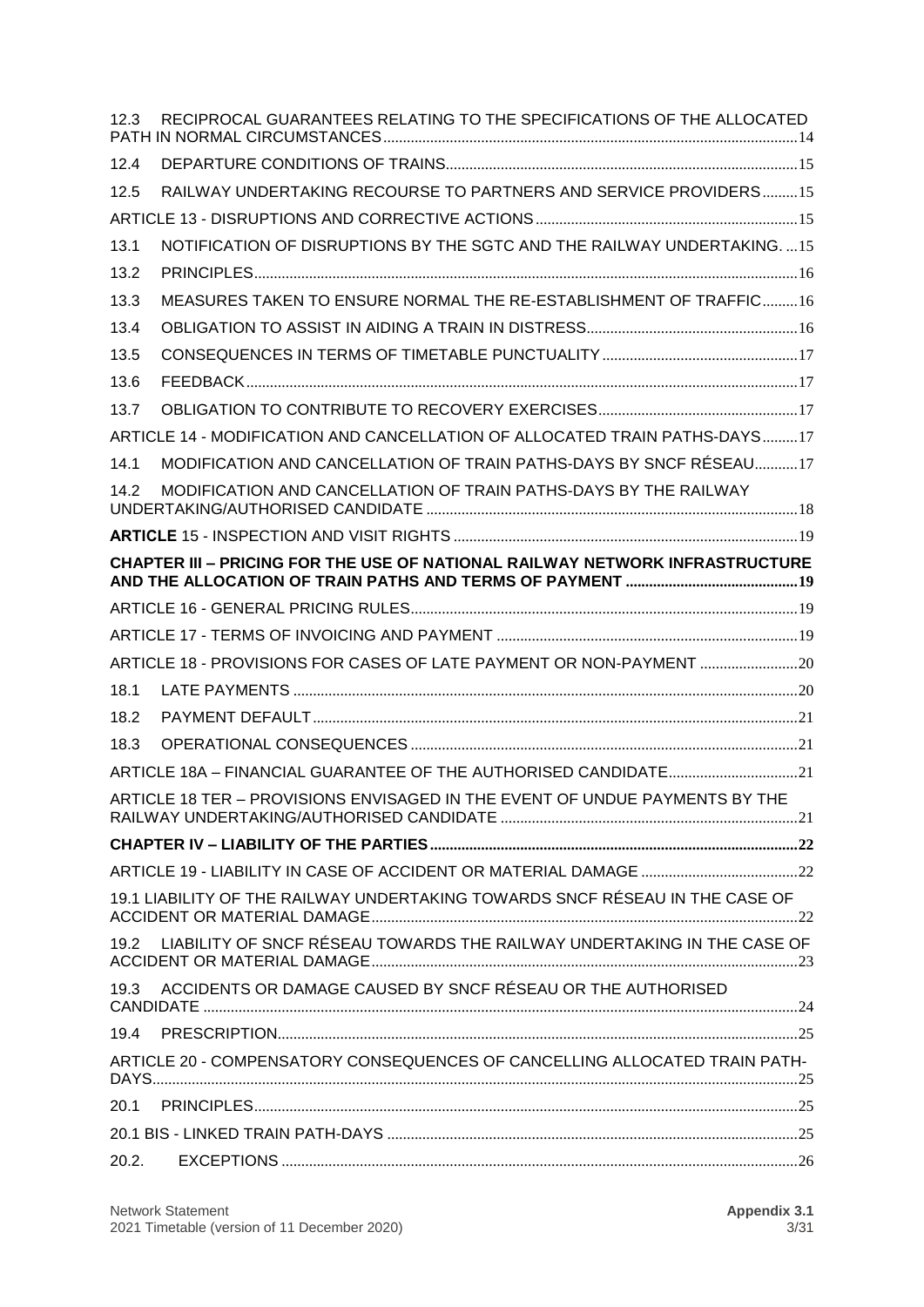| 20.3 |                                                                         |  |
|------|-------------------------------------------------------------------------|--|
|      | 20.4 COMPLAINT HANDLING PROCEDURE OF THE RAILWAY UNDERTAKING/AUTHORISED |  |
|      |                                                                         |  |
|      |                                                                         |  |
|      |                                                                         |  |
|      |                                                                         |  |
|      | ARTICLE 23 - LEGAL CONDITIONS GOVERNING THE ACTIVITIES OF THE RAILWAY   |  |
|      |                                                                         |  |
| 23.2 |                                                                         |  |
|      |                                                                         |  |
|      |                                                                         |  |
|      |                                                                         |  |
|      |                                                                         |  |
|      |                                                                         |  |
|      |                                                                         |  |
| 31.1 | SETTLEMENT OF DISPUTES VIA CONCILIATION OR COURT PROCEDURES30           |  |
|      | 31.2 APPEALS TO THE RAILWAY AND ROAD REGULATION AUTHORITY (ARAFER)31    |  |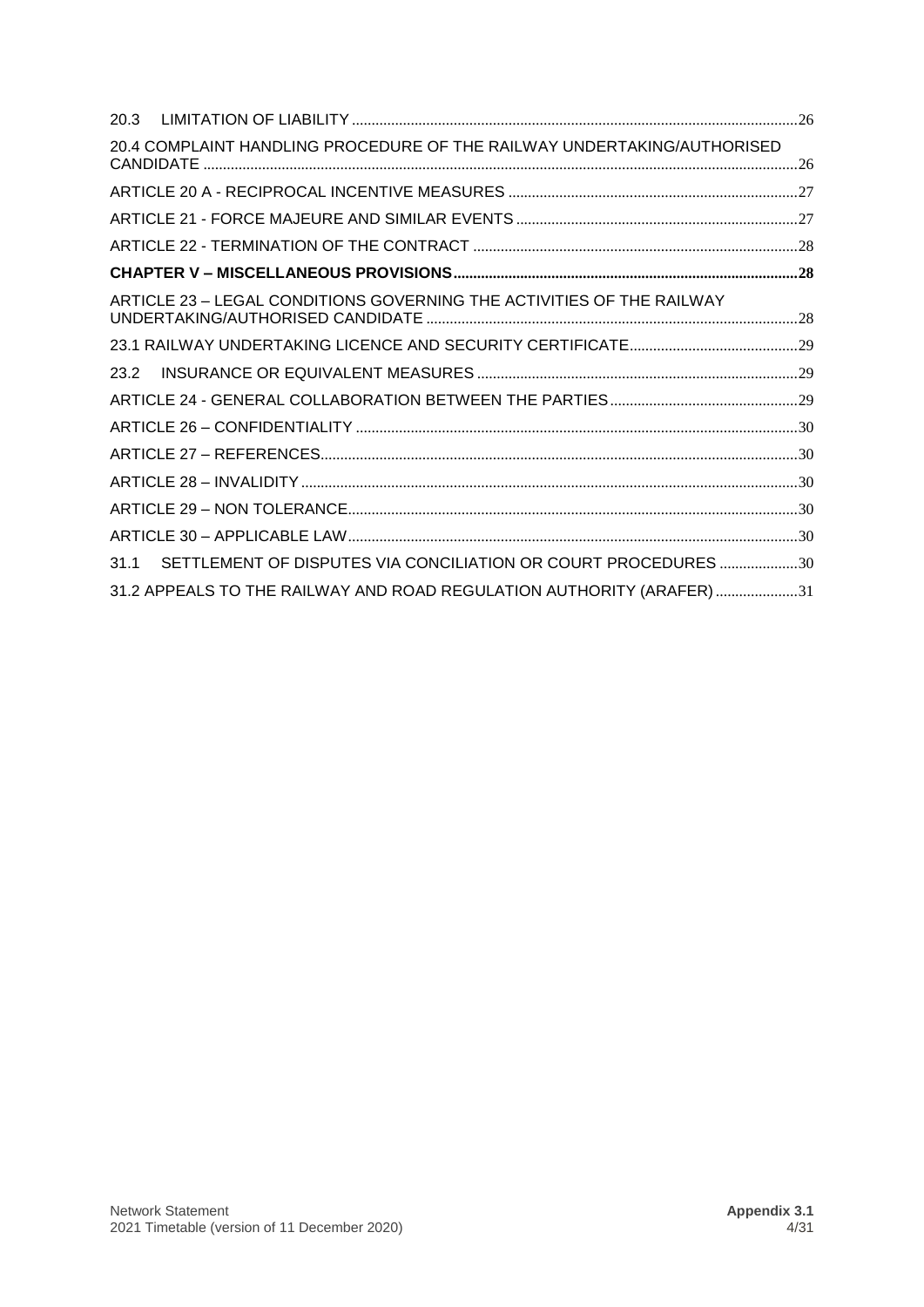#### <span id="page-4-0"></span>**ARTICLE 1 – PURPOSE**

Within the framework defined by the Network Reference Document (Network Statement) in accordance with the official European and national texts, these General Terms and Conditions set out the general administrative, technical and financial conditions for the railway undertaking's use of the national rail network infrastructure and associated services and/or the allocation of train paths to the authorised candidate or the railway undertaking, without prejudice to the special conditions to be agreed upon with the concerned railway undertaking/authorised candidate. The following stipulations complete the provisions of the Network Statement.

They apply to any use of the national rail network infrastructure and associated services as well as any allocation of train path days for the relevant timetable, regardless of their allocation date.

They also apply to any use of the national rail network infrastructure directly related to the allocation of a freight corridor path, in application of [Regulation No. 913/2010 of 22 September](http://eur-lex.europa.eu/LexUriServ/LexUriServ.do?uri=OJ:L:2010:276:0022:0032:en:PDF)  [2010](http://eur-lex.europa.eu/LexUriServ/LexUriServ.do?uri=OJ:L:2010:276:0022:0032:en:PDF) concerning a European rail network for competitive freight.

"National rail network infrastructure" means all the main tracks of the national rail network managed by SNCF Réseau.

The stipulations of these general terms and conditions apply to:

- relations between SNCF Réseau and a railway undertaking or an international group of railway undertakings, with the exception of the provisions relating to:
	- $\circ$  the provision to a railway undertaking of train paths that are allocated to the authorised candidate (Article 5.2.1)
	- o the authorised candidate's financial guarantee (Article 18a)
- relations between SNCF Réseau and an authorised candidate, with the exception of the provisions relating to:
	- o services related to train traffic (Article 5.2.2),
	- $\circ$  the Conditions of Use of the national railway network infrastructure by the railway undertaking (Chapter II), unless otherwise specified.
	- $\circ$  the railway undertaking licence and safety certificate (Article 23.1), unless otherwise specified.
	- $\circ$  the conditions of liability in the event of an accident or damage to equipment (article 19.1, article 19.2).
- $\bullet$  the use of national rail network infrastructure and related services by a railway undertaking which is provided train paths by an authorised candidate and for train paths directly allocated to the authorised candidate, with the exception of provisions relating to:
	- o capacity processing (Article 5.1),
	- o the cancellation of train paths by SNCF Réseau or the railway undertaking (Article 14),
	- $\circ$  the compensatory consequences of SNCF Réseau cancelling train paths (Article 20).

These General Terms and Conditions govern all relations between the parties, unless otherwise provided in an *ad hoc* contract (such as the contract governing the use of SNCF Réseau information systems).

The signing of the Contract for the use of national rail network infrastructure or the Contract for train path allocation on the national rail network is a prerequisite for the signature between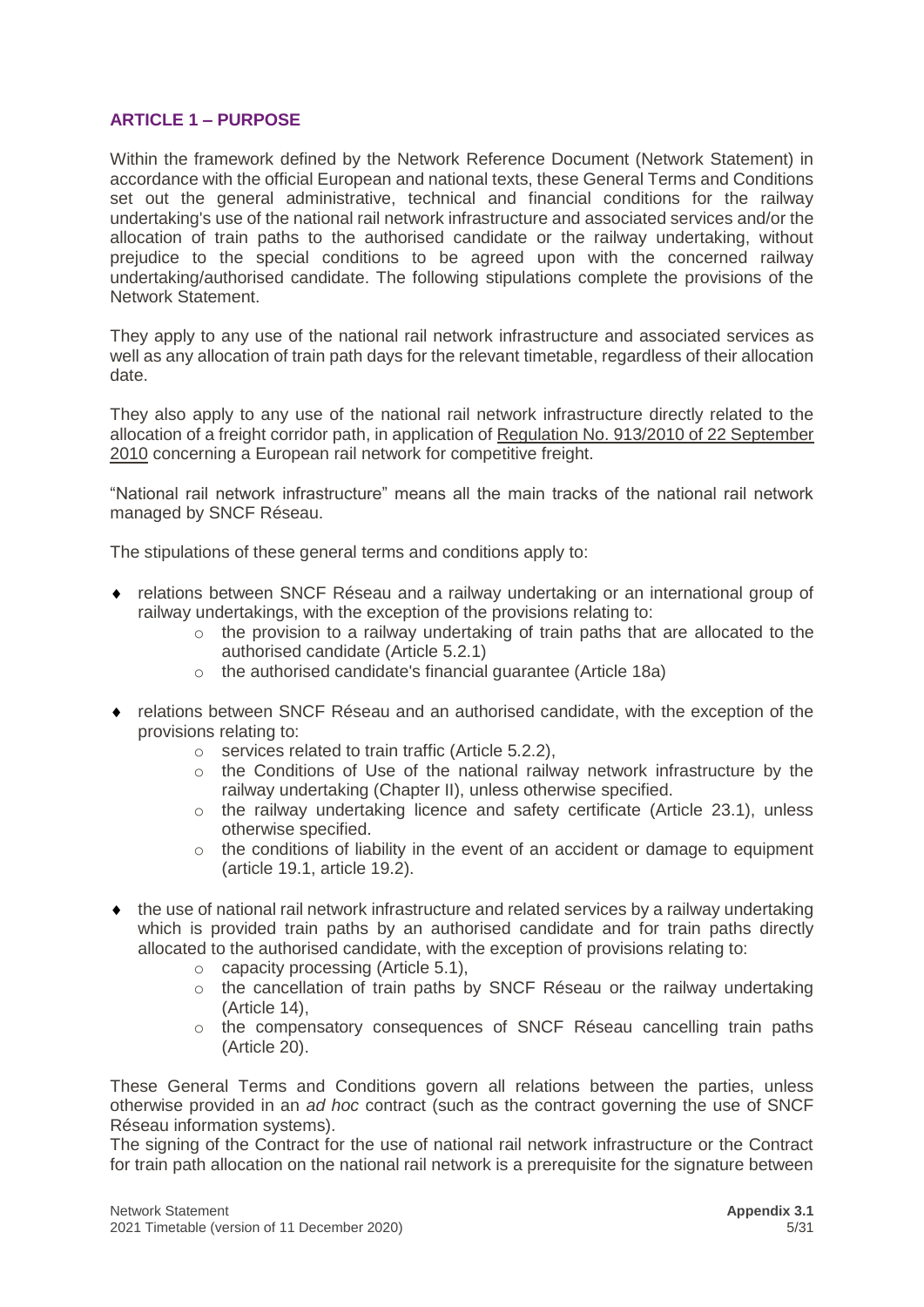SNCF Réseau and the railway undertaking/authorised candidate of any other contract relating to services connected to the use of national rail network infrastructure.

#### <span id="page-5-0"></span>**ARTICLE 2 – CONTRACT DOCUMENTS**

The Contract for the use of the national rail network infrastructure signed between SNCF Réseau and each railway undertaking or the Contract for train path allocation on the national rail network signed between SNCF Réseau and each authorised candidate (hereinafter the "Contract") includes the following items:

- these General Terms and Conditions,
- the special conditions signed with each railway undertaking or authorised candidate,
- the special conditions of use of the CANIF badge and authorisation.

In case of contradiction, the special conditions take precedence over the General Conditions.

#### <span id="page-5-1"></span>**ARTICLE 3 - OPPOSABILITY**

3.1 The General Terms and Conditions govern the contractual relations between SNCF Réseau and the railway undertaking/authorised candidate.

The order and allocation of train paths as well as the use of the national rail network infrastructure by the railway undertaking/authorised candidate implies acceptance of the General Terms and Conditions.

The railway undertaking/authorised candidate declares they have read the General Terms and Conditions and accepted the terms and conditions.

3.2 The order as well as the use of CANIF badges and authorisations by the railway undertaking/authorised candidate implies acceptance of the Special conditions of use concerning the CANIF badge and authorisation, annexed to the Network Statement. The railway undertaking/authorised candidate declares they have taken cognizance of the special conditions mentioned above and are committed to respecting them and to ensure they are respected by their staff and/or agents.

#### <span id="page-5-2"></span>**ARTICLE 4 - CONTRACTUAL PARTIES**

The parties to the Contract for the use of the national rail network infrastructure are SNCF Réseau and the railway undertaking.

The parties to the Contract for train path allocation on the national rail network are SNCF Réseau and the authorised candidate.

They are defined as follows:

 SNCF Réseau: designates, in accordance with Article L.2111-9 of the Transport Code, the manager of the national rail network responsible for ensuring access to the rail infrastructure of this network (including capacity allocation and the pricing of this infrastructure) and the associated services which depend on its responsibility for the needs of the Contract for the use of national rail network infrastructure and the Contract for train path allocation on the national rail network infrastructure,

It ensures the operational management of traffic on the national rail network as well as the maintenance of the national rail network infrastructure, including servicing and renewal.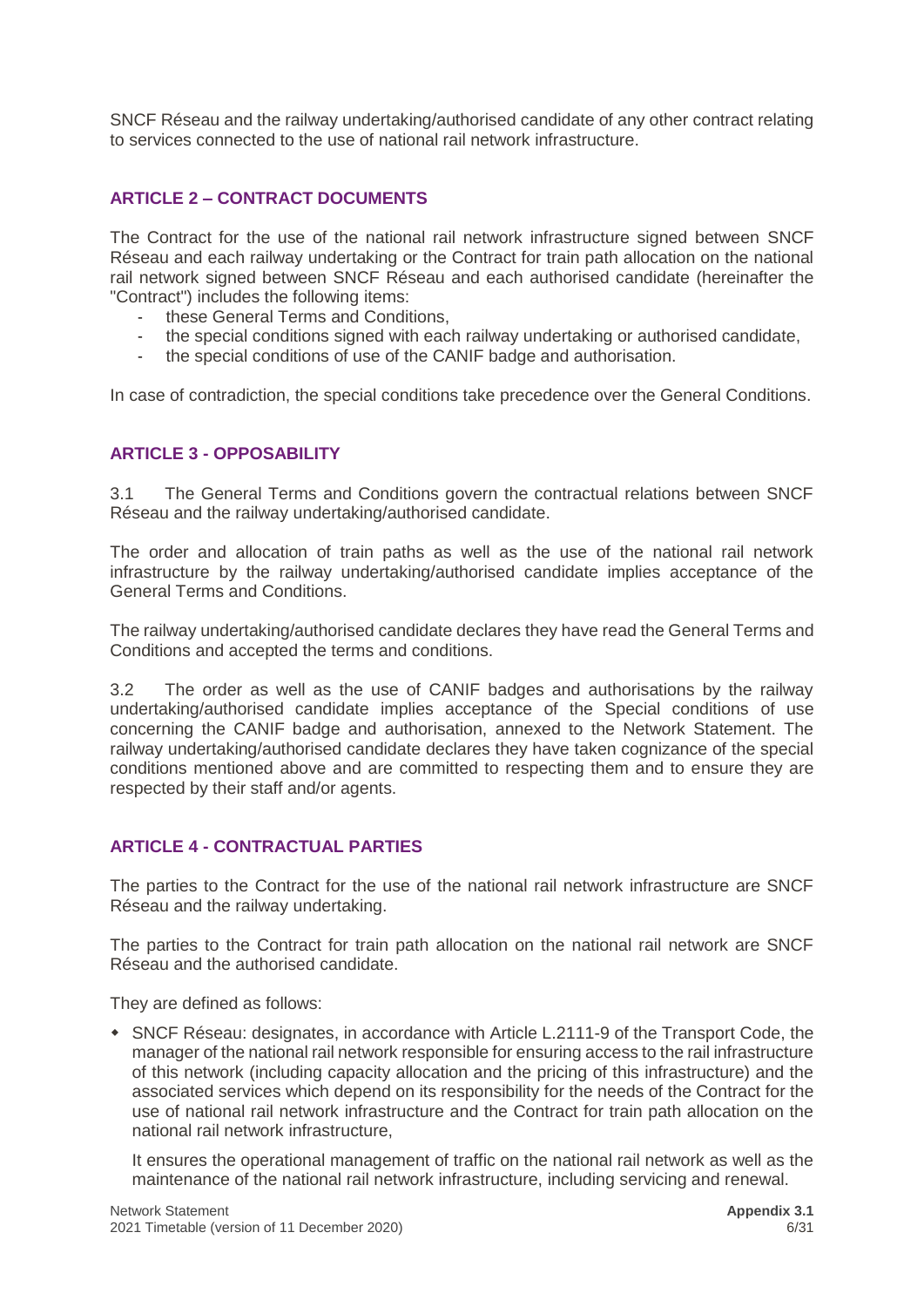For some of the network's low-traffic lines, these missions may be performed (excluding the access mission to the railway infrastructure of the national rail network) by a person who has concluded an agreement with SNCF Réseau, in accordance with the objectives and management principles defined by SNCF Réseau pursuant to the last paragraph of article L. 2111-9 of the French Transport Code.

- "authorised candidate" denotes one of the other individuals authorised to submit train path allocation requests for the purpose of making them available to railway undertakings, in accordance with the provisions of Article L. 2122-11 of the Transport Code ;
- "railway undertaking" means any private or public sector undertaking holding a licence in accordance with the applicable Community legislation, and whose main activity is the supply of goods and/or passenger transport services by rail, such undertakings also providing traction as a matter of obligation; this term shall also extend to those undertakings that only provide traction.

For the purposes of this contract, the term "railway undertaking" also includes that of "international groupings of railway undertakings"; accordingly, and unless otherwise stipulated in the contract, the provisions that are applicable to railway undertakings are also applicable to international groupings of railway undertakings.

The term "railway undertaking's personnel" means all the agents employed by it, its representatives, and the personnel of undertakings acting on its behalf and whose duties and tasks have any connection with the operation of its rail transport services.

The term "railway undertaking's rolling stock" means all vehicle types (locomotives, wagons and other vehicles) used or towed by the railway undertaking or undertakings acting on its behalf to perform its rail transport services (including related manoeuvres), regardless of their ownership or management plan.

Unless otherwise stipulated, the railway undertaking which is provided train paths by the authorised candidate is not deemed, vis-à-vis SNCF Réseau, as acting on the behalf of the authorised candidate.

• It is specified that the employees, agents, service providers or partners called upon by SNCF Réseau and each railway undertaking/authorised candidate to perform their particular activities are not considered as third parties. SNCF Réseau, the railway undertaking/authorised candidate, are therefore each respectively liable for the persons acting within the scope of their tasks or missions.

They benefit from the limitations of liability stipulated in these General Terms and Conditions in favour of SNCF Réseau, the railway undertaking/authorised candidate, uniquely when they are acting on behalf of SNCF Réseau or the railway undertaking/authorised candidate. Consequently, SNCF Réseau, the railway undertaking/the authorised candidate cannot seek the liability of these persons on a basis that differs from those stipulated in these general conditions.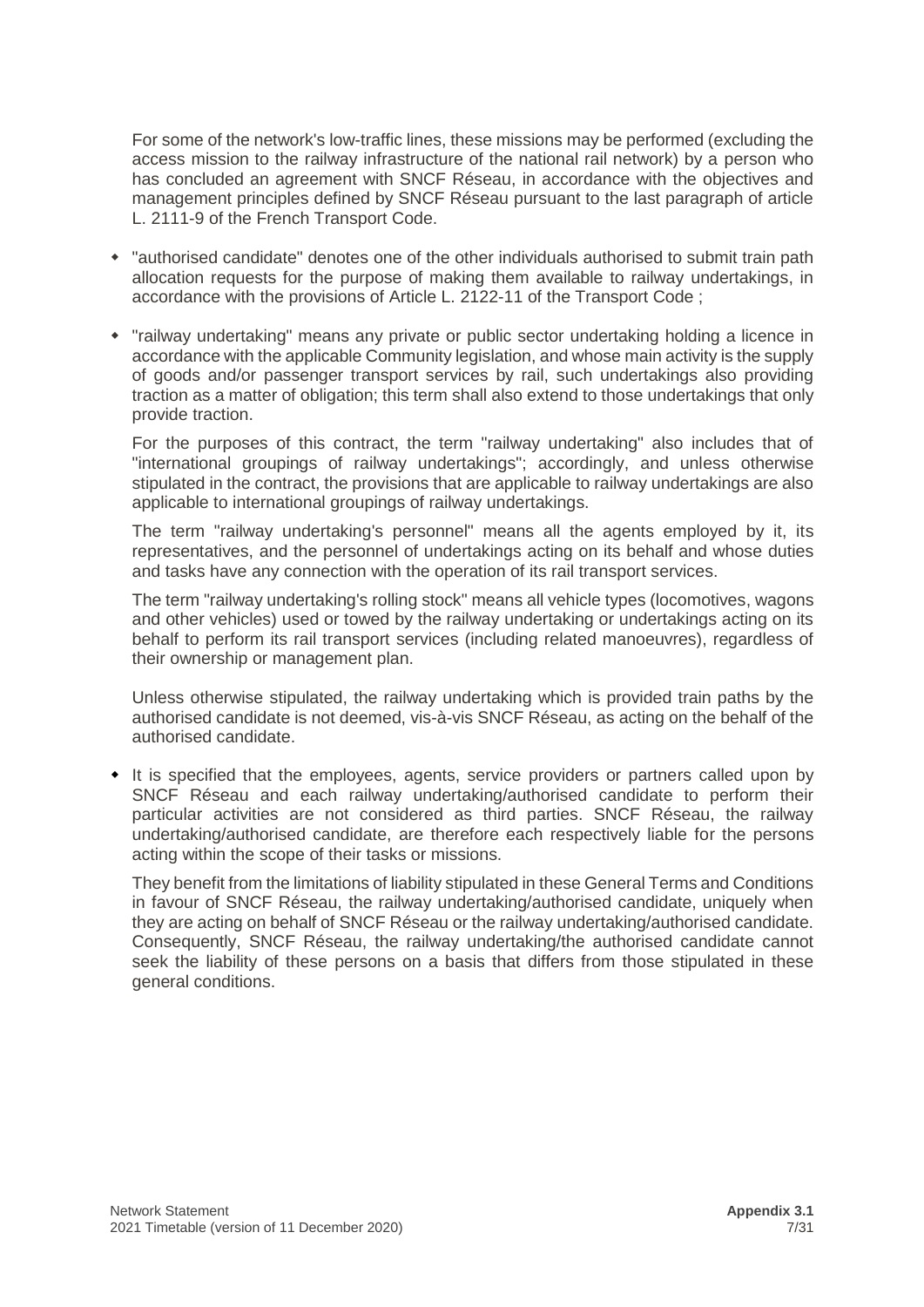# <span id="page-7-0"></span>**CHAPTER I – SNCF RÉSEAU SERVICES PROVIDED TO THE RAILWAY UNDERTAKING/AUTHORISED CANDIDATE**

#### <span id="page-7-1"></span>**ARTICLE 5 - MINIMUM SERVICES SUPPLIED ON MAIN TRACKS**

#### <span id="page-7-2"></span>**5.1 General principle**

In application of the regulations in force, SNCF Réseau is obliged to provide the minimum services to any holder of access rights to the national rail network.

These services are described in Chapter 5 of the Network Statement.

SNCF Réseau therefore provides:

- to the railway undertaking:

- the processing of its infrastructure capacity requests:
- $\bullet$  the right to use the allocated train paths:
- the use of network switches and turnouts, traffic signalling, regulation and control, the communication and provision of traffic information and the information required to implement or perform the railway undertaking's service.

- to the authorised candidate:

• the processing of its infrastructure capacity requests, with a view to providing them to railway undertakings for the transport services they organise.

Access from the network to service facilities is integrated into the minimum services.

#### <span id="page-7-3"></span>**5.2 Specific provisions related to the authorised candidate**

#### <span id="page-7-4"></span>*5.2.1 Provision of train paths to a railway undertaking that were allocated to the authorised candidate*

It is specified that the railway undertaking designated by the authorised candidate must be authorised to use these train paths in accordance with the regulatory or contractual provisions in force at the time of use, failing which SNCF Réseau will refuse the use, without the possibility of the authorised candidate raising any claim against SNCF Réseau on this ground.

Similarly, the authorised candidate is solely responsible for the arrangements by which train paths are provided to the railway undertaking of his choice, as SNCF Réseau is not involved in this aspect of the relationship established between the authorised candidate and the railway undertaking.

Only one railway undertaking may be designated by the authorised candidate for the same train path, SNCF Réseau must be notified of the change of railway undertaking 30 days before the actual use of the train path under the conditions laid down in Chapter 4 of the Network Statement.

With a view to ensuring the proper use of the national rail network by all the railway undertakings, the authorised candidate guarantees SNCF Réseau that the designated railway undertaking is able to respect the rail traffic timetable provided by SNCF Réseau in accordance with capacity allocation, except for the exceptions provided by the regulations. To this end the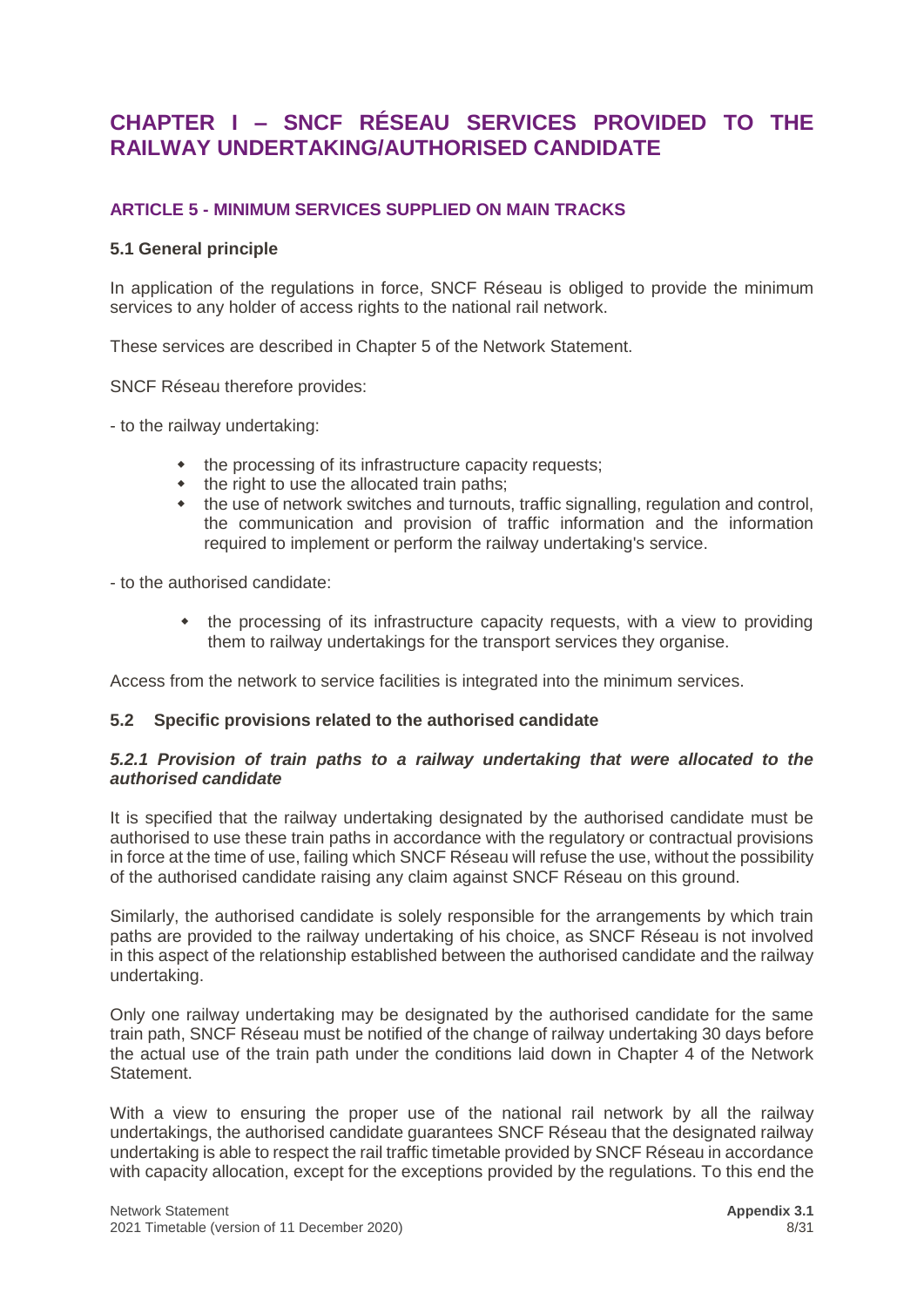authorised candidate shall pass on the information he possesses to the railway undertaking enabling the latter to deploy trains compatible with the characteristics of the allotted train path and, in particular, to ensure that his train(s) pass the designated landmarks on this train path at the appointed time in each case.

#### <span id="page-8-0"></span>*5.2.2 Services related to train traffic*

The authorised candidate remains completely detached from the relationship established between SNCF Réseau and the railway undertaking in matters concerning trains and rolling stock traffic.

As such, neither SNCF Réseau nor the authorised candidate can claim rights or conditions in terms of train traffic that are more favourable than those stipulated in these general conditions, in particular chapter II.

In addition, where the payment of compensation by SNCF Réseau to the railway undertaking is provided for under Chapter II of these General Conditions (with the exclusion of Article 14), such payment shall be deemed to cover the possible prejudice suffered by the authorised candidate on a flat-rate and final basis, the latter taking up his case with the railway undertaking concerning the possible distribution of compensation between them, the authorised candidate not being able claim any other compensation vis-à-vis SNCF Réseau.

#### <span id="page-8-1"></span>**ARTICLE 6 - SERVICES RELATED TO THE USE OF NATIONAL RAILWAY NETWORK INFRASTRUCTURE**

In accordance with the regulations in force, services using the national rail network infrastructure are described in chapter 5 of the Network Statement.

For the purposes of this clause, all services provided by SNCF Réseau may be indistinctly referred to under the generic term "services".

#### <span id="page-8-2"></span>**6.1 Principles**

The railway undertaking/authorised candidate may benefit from these services provided that they have available train paths which justify the request.

The railway undertaking/authorised candidate shall ensure, in general terms, that the services that are provided to them are adapted to the requirements of their activity.

#### <span id="page-8-3"></span>**6.2 Request for service**

**6.2.1** The services provided to the railway undertaking/authorised candidate are designated *ab initio* in the Special Conditions of the Contract, unless specific provisions are made in the Network Statement.

**6.2.2** During the Contract performance, the railway undertaking/authorised candidate may apply for other services which are not provided for in the original Special Conditions.

SNCF Réseau undertakes to acknowledge receipt of these requests within eight days and will endeavour to investigate them in cooperation with the railway undertaking within a maximum period of one (1) month, endeavouring to satisfy them within the limits of available resources, network operating conditions and respecting the rights granted to third-party users of the national rail network.

Any refusal will be justified.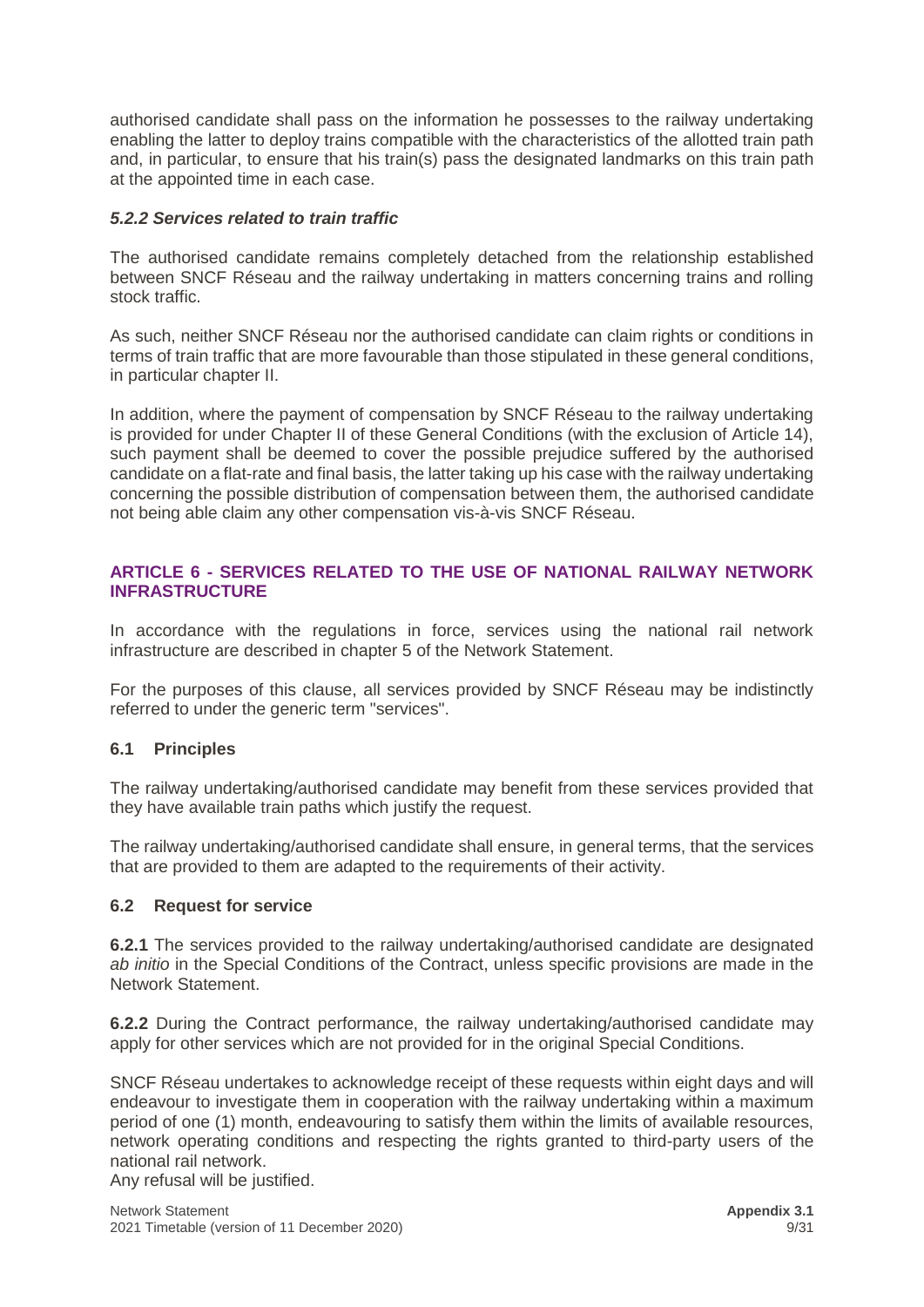The provision of new services gives rise to the conclusion of an amendment to the Contract, which in the cases provided for in the Special Conditions, may take the form of an exchange of registered letters with acknowledgement of receipt.

**6.2.3** During the performance of the Contract, the railway undertaking/authorised candidate may request modification of the contents of a service it provides or its invoicing arrangements in cases provided for in the reference document.

Any modification of the content or invoicing arrangements of a service results in the conclusion of an amendment to the Contract which may, in the cases provided for in the Special Conditions, take the form of an exchange of registered letters with acknowledgement of receipt.

#### <span id="page-9-0"></span>**6.3 Termination of a service**

The railway undertaking/authorised candidate may request the termination of a service at any time. This request is sent by registered letter with acknowledgement of receipt to SNCF Réseau's One Stop Shop.

The termination will take effect at the beginning of the month following the request's date of reception by SNCF Réseau.

#### <span id="page-9-1"></span>**ARTICLE 6 A – Use of CANIF badges and authorisations**

The methods for ordering CANIF badges and authorisations and associated pricing are described in the Network Statement.

The special conditions for the use of CANIF badges and authorisations are described in the Network Statement appendix. The railway undertaking/authorised candidate using the CANIF badges and authorisations undertakes to respect the special conditions mentioned above and to ensure they are respected by his staff or agents.

## <span id="page-9-2"></span>**CHAPTER II – RIGHTS AND OBLIGATIONS OF SNCF RÉSEAU AND THE RAILWAY UNDERTAKING CONCERNING THE USE OF INFRASTRUCTURE AND SERVICES**

#### <span id="page-9-3"></span>**ARTICLE 7 – COMPLIANCE WITH THE RULES GOVERNING THE OPERATION OF THE NATIONAL RAIL NETWORK AND THE MANAGEMENT OF TRAFFIC**

SNCF Réseau shall provide the railway undertaking with the technical and operational documentation it has drawn up and published, in particular the documentation pursuant to Articles 14 to 17 of Decree No. 2019-525 of 27 May 2019 on the safety and interoperability of the rail system and the Rules concerning traffic management annexed to the Network Statement, and relating to the use of the services provided under the contract.

The conditions governing this provision are those provided for by European legislation (such as technical interoperability specifications) or national legislation.

The railway undertaking takes note of and complies with this technical and operational documentation before and during the use of the infrastructure and services.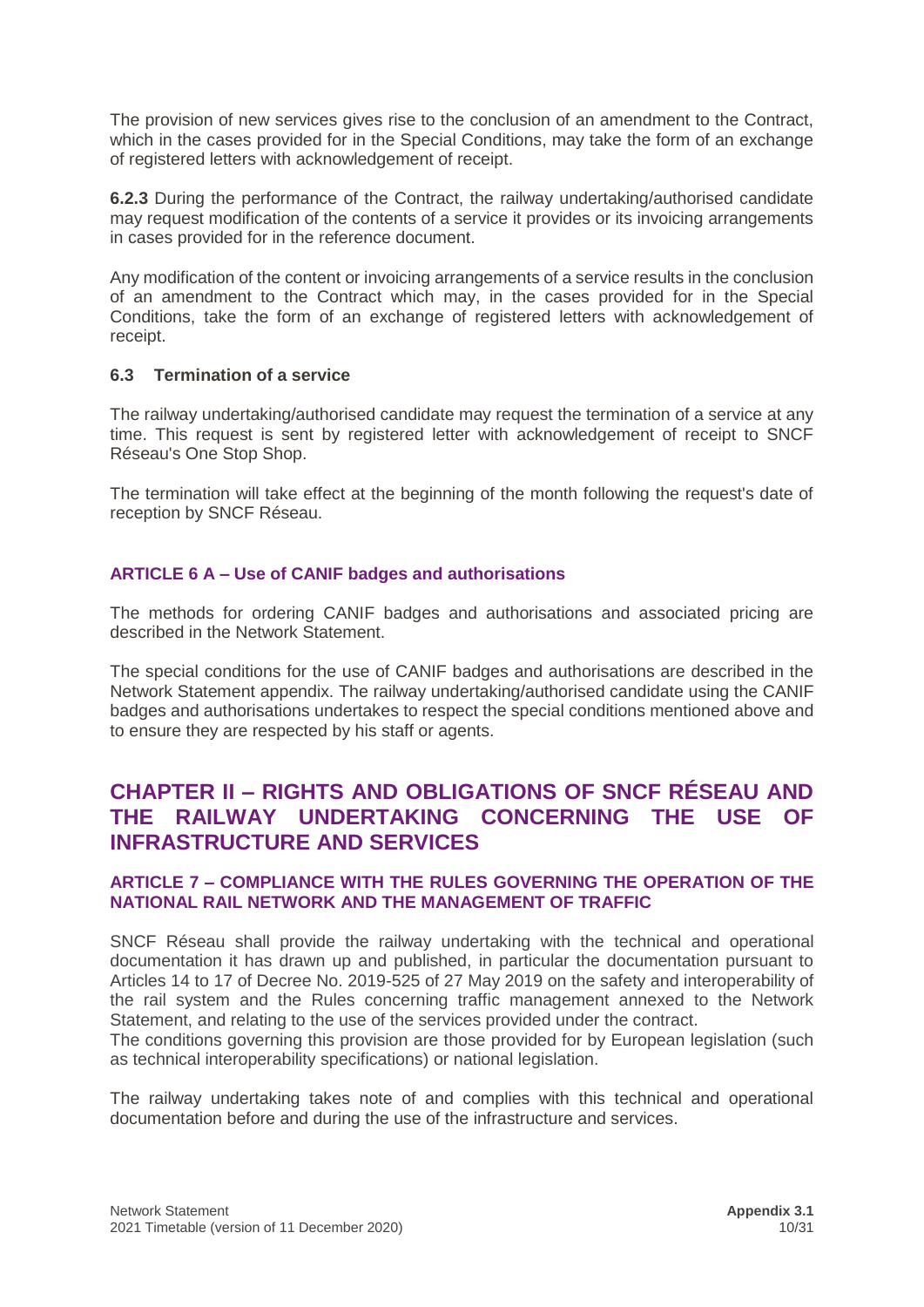#### <span id="page-10-0"></span>**ARTICLE 8 - RAIL INFRASTRUCTURE PERFORMANCE**

**8.1** SNCF Réseau shall ensure that the railway infrastructure and the services relating to rail traffic permit the railway undertaking/authorised candidate to safely perform its transport services in accordance with the specifications of the allocated capacities.

SNCF Réseau is responsible vis-a-vis the railway undertaking/authorised candidate for the maintenance of the railway infrastructure and can intervene during operation to guarantee this maintenance.

SNCF Réseau will take into account the operational consequences of its infrastructure work on the railway undertaking.

**8.2** The principles of the Performance Improvement System and its methods of application are set out in Article 6.4 of the Network Statement.

A performance improvement objective is defined for each railway undertaking in Article 4 of the Special Conditions of the Contract.

#### <span id="page-10-1"></span>**ARTICLE 9 – ROLLING STOCK IMPLEMENTED BY THE RAILWAY UNDERTAKING TO PROVIDE ITS TRANSPORT SERVICES**

#### <span id="page-10-2"></span>**9.1 General points**

The obligations and conditions provided for in this article apply to all rolling stock making up a train for which the railway undertaking is responsible for traction, irrespective of this equipment's owner, and for any traction equipment placed under the responsibility of the rail undertaking. The railway undertaking is responsible for informing third parties who are contracted to provide rolling stock about the relevant provisions of these General Conditions.

#### <span id="page-10-3"></span>**9.2 Requirements related to the railway undertaking's rolling stock**

The railway undertaking may use only rolling stock authorised by the competent authorities.

At the specific request of SNCF Réseau, the railway undertaking shall provide evidence of such authorisation in the form of certificates issued by the competent authority or other appropriate certificates if this evidence is not already available through official records.

The railway undertaking guarantees compliance with the safety rules regarding rolling stock maintenance. In the event of incomplete or improper inspection or incorrect rolling stock maintenance, the following provisions regarding the removal of unfit equipment shall apply.

The railway undertaking shall ensure that its rolling stock is fit for the infrastructure's use, that it complies with the commercial operation authorisations and that it is compatible with the specifications concerning the planned use of the railway infrastructure (note: the railway undertaking is not responsible for the prior verification of traction unit compatibility when the compatibility check is carried out by SNCF Réseau in accordance with the provisions of the Network Statement).

Rolling stock that is not used in standard situations (for example, equipment running in exceptional conditions, such as oversized vehicles) must comply with the rules in force and may only be used with the agreement of SNCF Réseau and after the conditions of use have been finalised.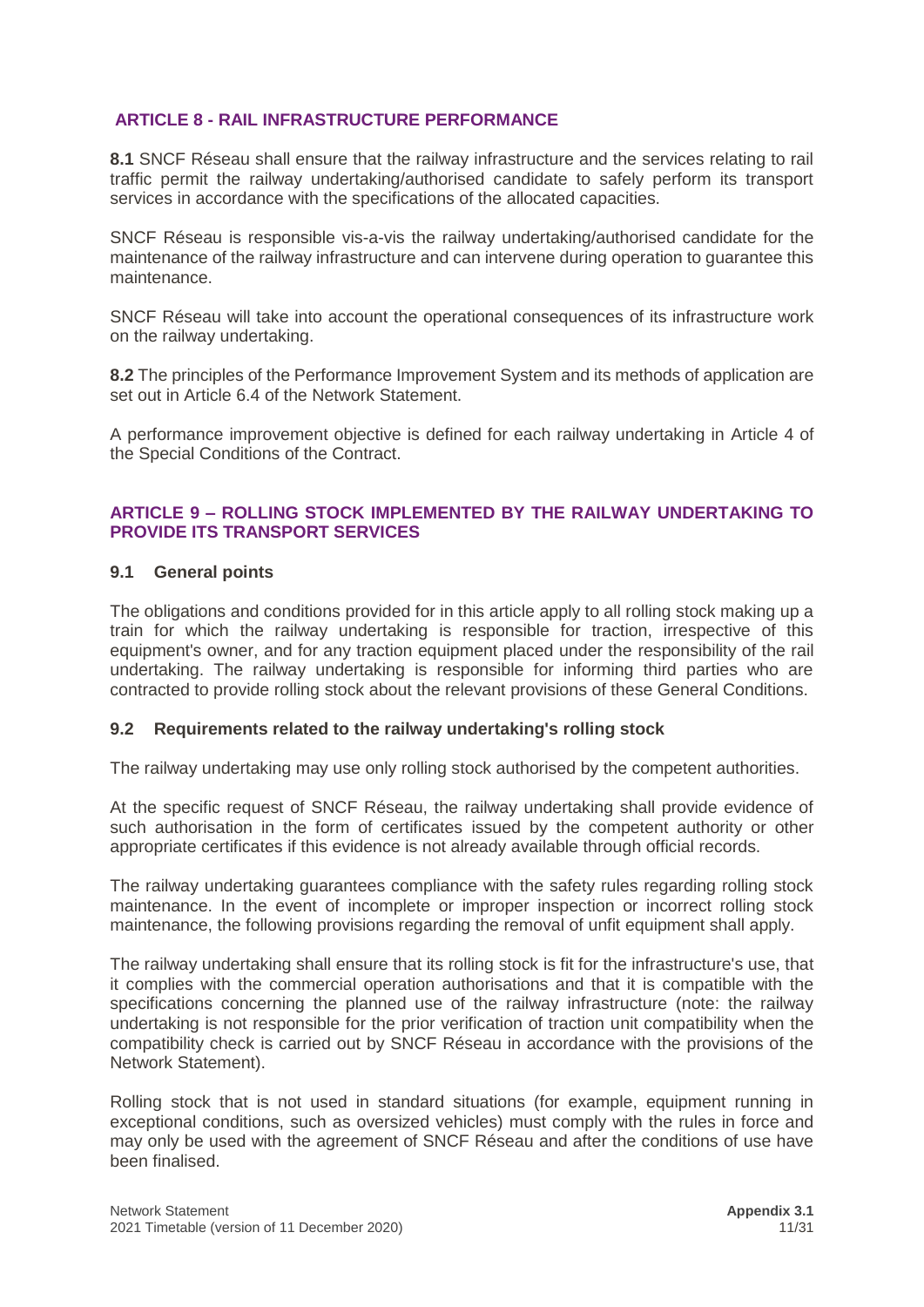#### <span id="page-11-0"></span>**9.3 Loading rolling stock**

The loading of goods or any other items in freight trains must be performed in a manner that is compatible with the regulations in force and with accepted practices regarding the safety of persons, goods and the environment.

In particular, the railway undertaking shall ensure that its convoys are loaded safely and securely throughout the journey, taking into special consideration the weight distribution, the axle load, the securing of the load, the kinematic envelope and load's protective cover.

#### <span id="page-11-1"></span>**9.4 Removal of rolling stock unfit to run on the national rail network**

The term "rolling stock unfit to run on the national rail network" means unauthorised rolling stock, or rolling stock which was previously authorised by the competent authorities but no longer satisfies the requirements of their authorisation for commercial operation for any cause post-dating this authorisation, the safety rules or the specifications of the railway infrastructure for which it was intended to be used.

In the event of a serious or imminent safety risk (e.g. if the alarm that detects abnormal axle box heating is triggered, detective loading, etc.), as a precautionary measure and indicating the reasons for this decision, SNCF Réseau may immobilise a convoy incorporating one or more rolling stock elements that are unfit for use on the national rail network. The convoy in question will nevertheless be allowed to resume its journey after the equipment that is unfit to circulate on the national rail network has been removed.

The railway undertaking shall immediately remove and evacuate vehicles that are unfit for use on the national rail network. To this end, it may request the assistance of other railway undertakings or other companies if the removal is not by rail, these companies being recognised as competent and which act under its full responsibility.

The practical arrangements for the removal and evacuation of vehicles unfit for use on the national rail network will be established between the railway undertaking and SNCF Réseau, which may participate in the definition of these modalities as required. SNCF Réseau can arrange the removal and evacuation of vehicles unfit for use on the network national railway on its own initiative when this is necessary to ensure the correct operation of national rail network infrastructure and in the event of a justified emergency, even in the absence of an agreement to that effect.

If the railway undertaking is unable to remove or evacuate the vehicles, SNCF Réseau may arrange this itself or request the service from another railway undertaking or competent recognised company.

#### <span id="page-11-2"></span>**9.5 Consequences of removing rolling stock that is unfit to run on the national rail network**

In the cases provided for in point 9.4 above, the railway undertaking shall bear the expenses and risks that may result from the decisions taken by SNCF Réseau for the removal and/or evacuation of rolling stock unfit to run on the national rail network, without prejudice to the application of the liability rules provided for in these general conditions. SNCF Réseau bears the expenses and risks resulting from an action or omission that it commits intentionally or with particular negligence in the knowledge that damage or loss would probably result.

The railway undertaking may not raise any claim for any damage or disruption of its operations resulting from any SNCF Réseau decision concerning the use or removal and/or evacuation of rolling stock unfit to run on the national railway network.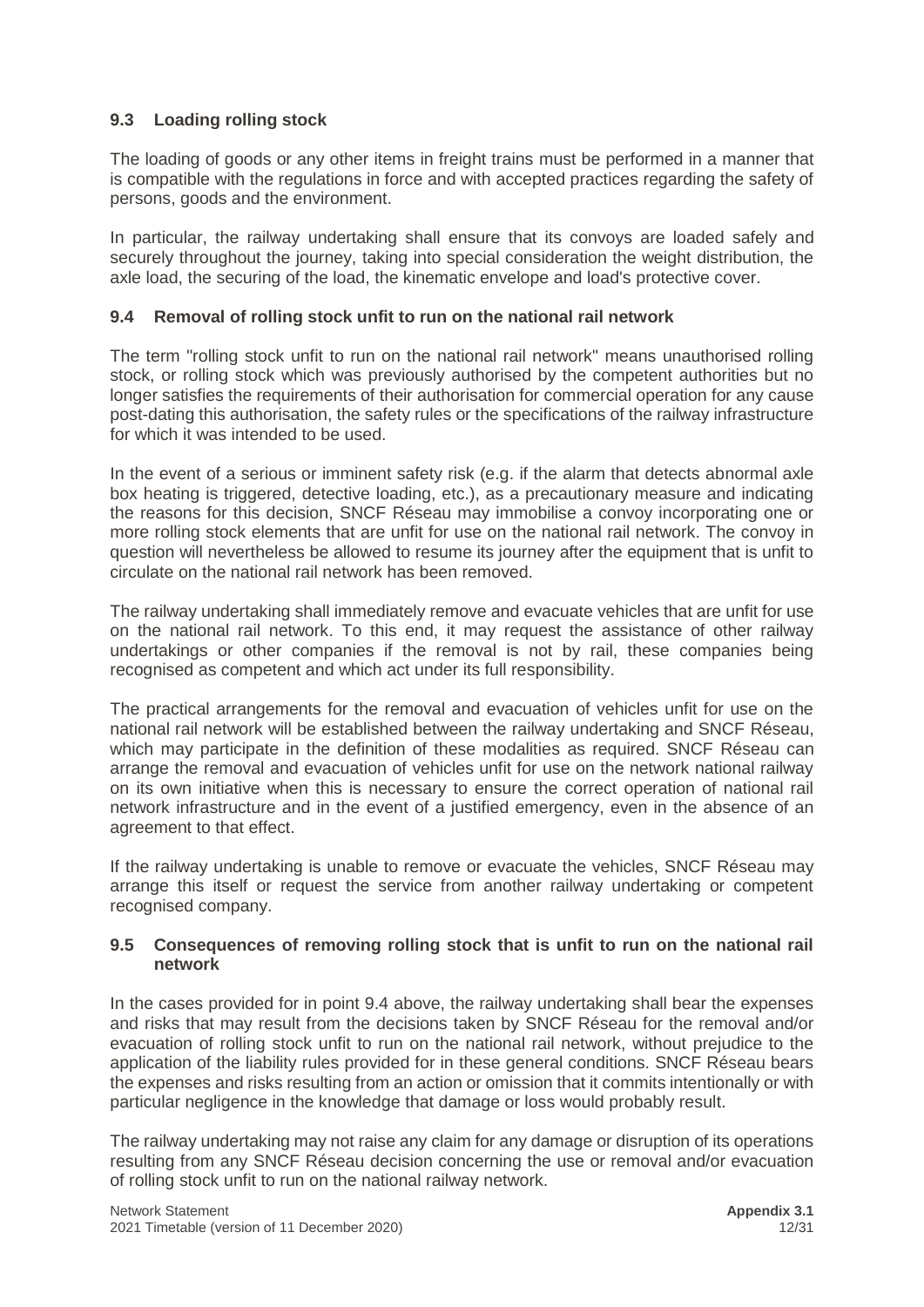The railway undertaking will also not be able to claim reimbursement of paid fees or nonpayment of fees due to the resulting lack of infrastructure use.

If use of the SNCF Réseau powers provided for in 9.4 above are unjustified, or if the rolling stock has become unfit for circulation on the national rail network as a result of SNCF Réseau, the expenses and risks mentioned above will be borne by SNCF Réseau, without prejudice to the application of the liability rules provided for in these general conditions. The railway undertaking bears the expenses and risks resulting from an action or omission that the railway undertaking commits intentionally or with particular negligence in the knowledge that damage or loss would probably result.

#### <span id="page-12-0"></span>**ARTICLE 10 - PERSONNEL INVOLVED IN RAILWAY UNDERTAKING TRAIN TRAFFIC**

#### <span id="page-12-1"></span>**10.1 Requirements relating to railway undertaking personnel**

The railway undertaking shall ensure that its personnel comply with the requirements of the safety and operating rules.

The railway undertaking shall ensure that its personnel possess the requisite knowledge of the national rail network lines and the facilities which are the subject of the services provided to it, and that it has the necessary understanding of the language commonly used on the railways lines which are the subject of the provided services in both ordinary and exceptional conditions.

#### <span id="page-12-2"></span>**10.2 Removal of unauthorised or inappropriate personnel**

In order to prevent any safety, health or environmental risks and on the basis of the principle of immediate precaution and with justification for its decision, or in the absence of driver authorisation, SNCF Réseau may immobilise any convoy or vehicle to remove one or more individuals involved in the security and traffic operations if these individuals are proven to be unauthorised or inappropriate. The convoy or the vehicle may, however, be allowed to continue its journey after the railway undertaking has replaced the personnel in question.

In cases where the personnel cannot be replaced, the convoy or the vehicle remains immobilised and may be removed in accordance with the provisions of Article 9.4 above.

#### <span id="page-12-3"></span>**10.3 Consequences of removing unauthorised or inappropriate personnel**

In the cases mentioned above, the railway undertaking shall bear all costs and risks that may result from the measures implemented by SNCF Réseau, without prejudice to the application of the liability rules provided for in these general conditions. SNCF Réseau bears the expenses and risks resulting from an action or omission that it commits intentionally or with particular negligence in the knowledge that damage or loss would probably result.

The railway undertaking may not raise any claim and claim any compensation due to the disruptions caused to its operation that may result from any SNCF Réseau decision concerning the removal of its unauthorised or inappropriate personnel.

It will also not be able to claim reimbursement of paid fees or non-payment of fees due to the resulting lack of infrastructure use.

If the railway undertaking proves that these employees in fact meet the conditions imposed by the safety regulations, the costs and risks associated with removal or evacuation operations will be borne by SNCF Réseau, without prejudice to the application of the liability rules provided in these terms and conditions. The railway undertaking bears the expenses and risks resulting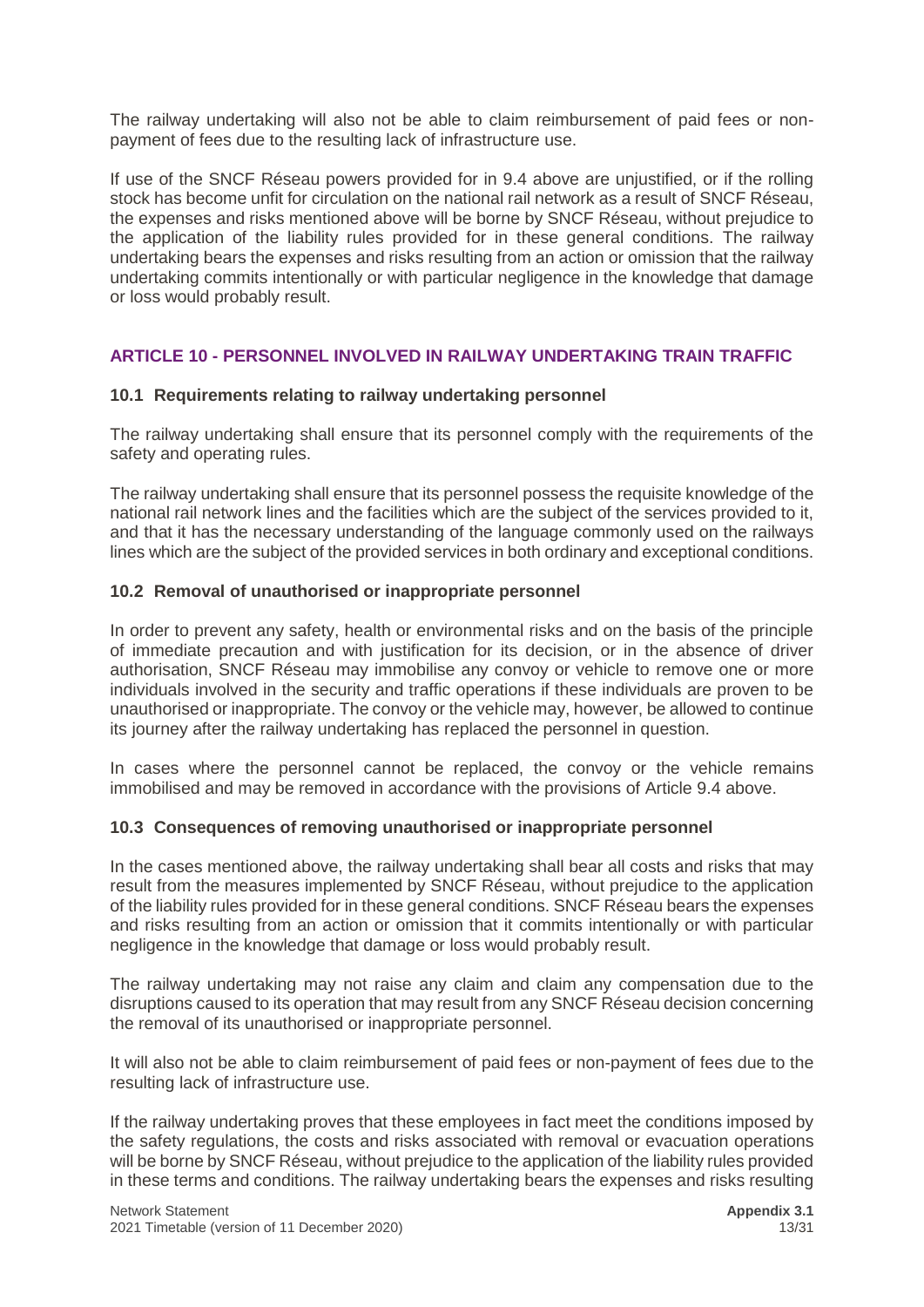from an action or omission that the railway undertaking commits intentionally or with particular negligence in the knowledge that damage or loss would probably result.

#### <span id="page-13-0"></span>**ARTICLE 11 – PERSONNEL EMPLOYED BY SNCF RÉSEAU**

SNCF Réseau ensures that the personnel employed to carry out the services provided by SNCF Réseau comply with the requirements of the safety and operating rules.

SNCF Réseau shall ensure that such personnel possess the requisite knowledge of the lines and facilities that are the subject of the services provided to the railway undertaking, and that they have the necessary understanding of the language commonly used on the railway lines which are the subject of the services provided to the railway undertaking, under both ordinary and exceptional conditions.

In order to prevent any safety, health or environmental risks and on the basis of the principle of immediate precaution, after receiving an alert generated by the railway undertaking, SNCF Réseau will remove the personnel involved in the safety and security operations if the personnel are proven to be unauthorised or inappropriate.

#### <span id="page-13-1"></span>**ARTICLE 12 - TERMS AND CONDITIONS FOR THE USE OF NATIONAL RAILWAY NETWORK INFRASTRUCTURE**

#### <span id="page-13-2"></span>**12.1 Preliminary information concerning the use of train paths**

In application of the regulations, the railway undertaking may only use allocated train paths under the strict condition of having provided SNCF Réseau with the information required by the applicable technical safety regulations and operating documentation in the form (deadlines, content, format) and in the manner defined in the Network Statement, relating to the consist of its trains and to any special conditions of the planned traffic (modification of traction unit performance or incompatibility with the traction to perform, uses of materials that differ from their standard use, etc.) to which it has obtained access rights.

Consequently, SNCF Réseau reserves the right to cancel train paths made available to the railway undertaking if it is established that it has not fulfilled this condition. To this end, SNCF Réseau informs the railway undertaking of its intention to cancel the related train path(s) and asks it to submit its observations related to the circumstances in a timely manner. If there is no satisfactory answer, SNCF Réseau may organise a meeting with the railway undertaking following which it shall notify its decision to delete the train path under the conditions defined in Article 14.1.5 or authorise it to use the corresponding train path infrastructure.

#### <span id="page-13-3"></span>**12.2 Exchange of information**

SNCF Réseau and the railway undertaking shall ensure that their personnel are effectively available to receive information communicated by the other party and are authorised to make operational decisions on behalf of the institution or company they represent.

#### <span id="page-13-4"></span>**12.3 Reciprocal guarantees relating to the specifications of the allocated path in normal circumstances**

SNCF Réseau shall ensure that the national rail network infrastructure and the conditions under which it operates in normal circumstances allows the railway undertaking to use the train paths allocated to it in accordance with their specifications.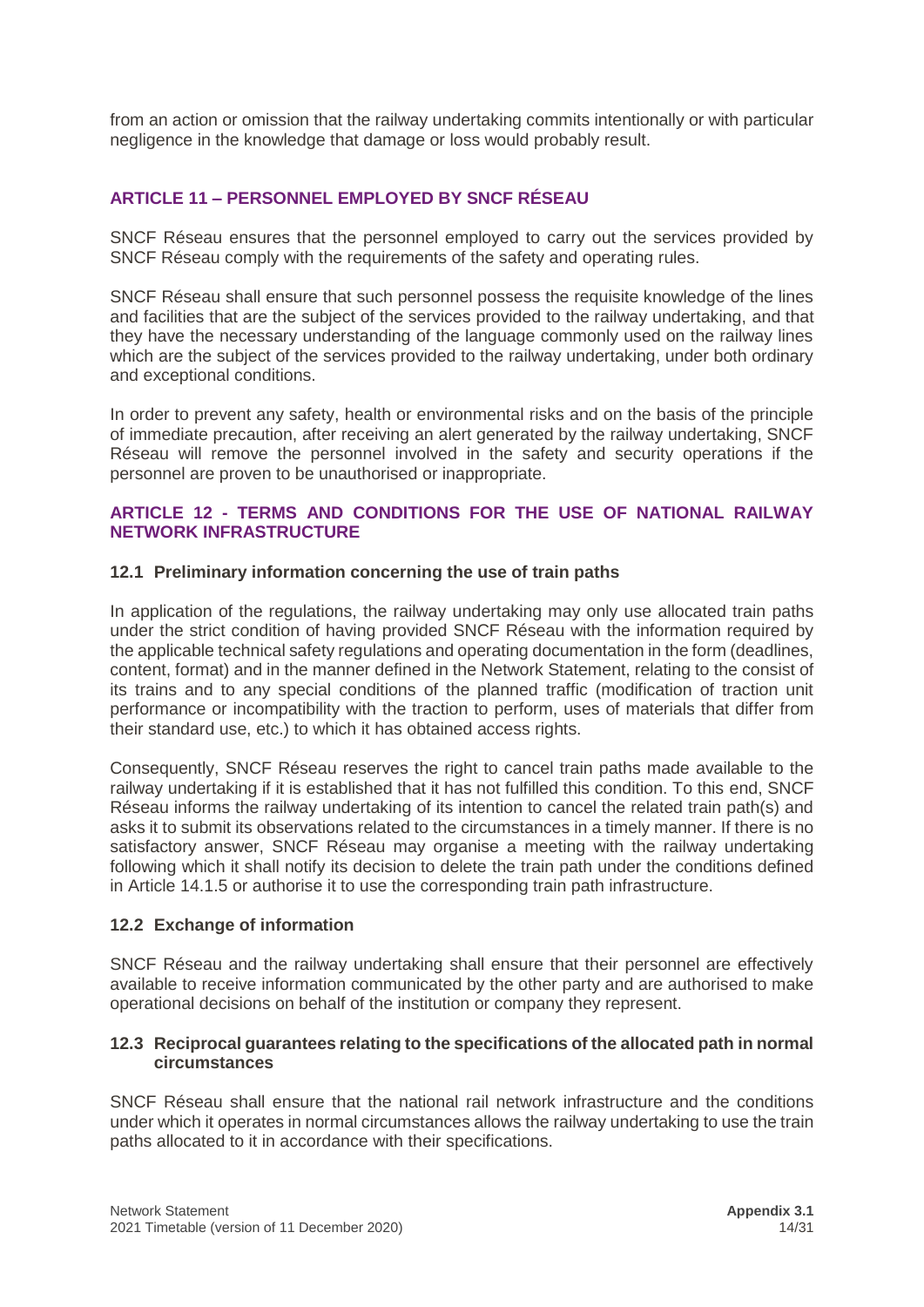With a view to ensuring that all railway undertakings correctly use the national rail network, the railway undertaking is bound to respect the specifications of the train paths which have been allocated to it, in normal circumstances, without prejudicing potential timetable adjustments provided for by the technical safety regulations and operating documentation relating to the timetable (for example, procedures allowing the train to depart ahead of its scheduled time with SNCF Réseau's agreement).

For this purpose and with the exceptions provided for by the regulations, the railway undertaking must only use convoys or vehicles compatible with the specifications of the allocated path (in particular respecting the timetable of designated landmarks), unless otherwise agreed to by SNCF Réseau which the railway undertaking shall have informed in advance in accordance with Article 12.1.

#### <span id="page-14-0"></span>**12.4 Departure conditions of trains**

Any train departing on national rail network tracks may only be run by the railway undertaking once it has obtained the assurance that the conditions for infrastructure access have been fulfilled. This insurance is obtained:

- by the presence of signalling authorising mobilisation, when this signalling has been opened;
- in the absence of such signalling, by SNCF Réseau authorisation granted under the conditions provided for by the technical safety regulations or the local operating instructions given to the railway undertaking.

#### <span id="page-14-1"></span>**12.5 Railway undertaking recourse to partners and service providers**

The railway undertaking who has recourse to a partner or service provider company is responsible for ensuring compliance with the conditions set out in the file(s) used to obtain its safety certification.

As such, the railway undertaking cannot rely on the failure of a partner or service provider to justify the performance of its transport service if it does not comply with the conditions laid down in the file(s) used to obtain its security certificate.

When the railway undertaking uses service providers or partners on the national rail network rights-of-way that SNCF Réseau has provided, it assumes the sole responsibility of being the user undertaking within the meaning of the provisions of the Labour Code, in particular its articles R 4511-1 and following, and implements the corresponding measures. In particular, it ensures that personnel take into account the risks associated with rail traffic or electrical traction installations.

#### <span id="page-14-2"></span>**ARTICLE 13 - DISRUPTIONS AND CORRECTIVE ACTIONS**

#### <span id="page-14-3"></span>**13.1 Notification of disruptions by the SGTC and the railway undertaking.**

In accordance with the technical safety regulations and operating documentation in force, SNCF Réseau informs the railway company of the infrastructure status and actual traffic conditions in accordance with the procedures defined by these texts and the Rules on operational traffic management on the national rail network in Appendix 5 to the Network Statement.

In principle and under the same conditions, it must immediately inform the railway undertaking of any disruption on the national rail network (or in particular those arising from other railway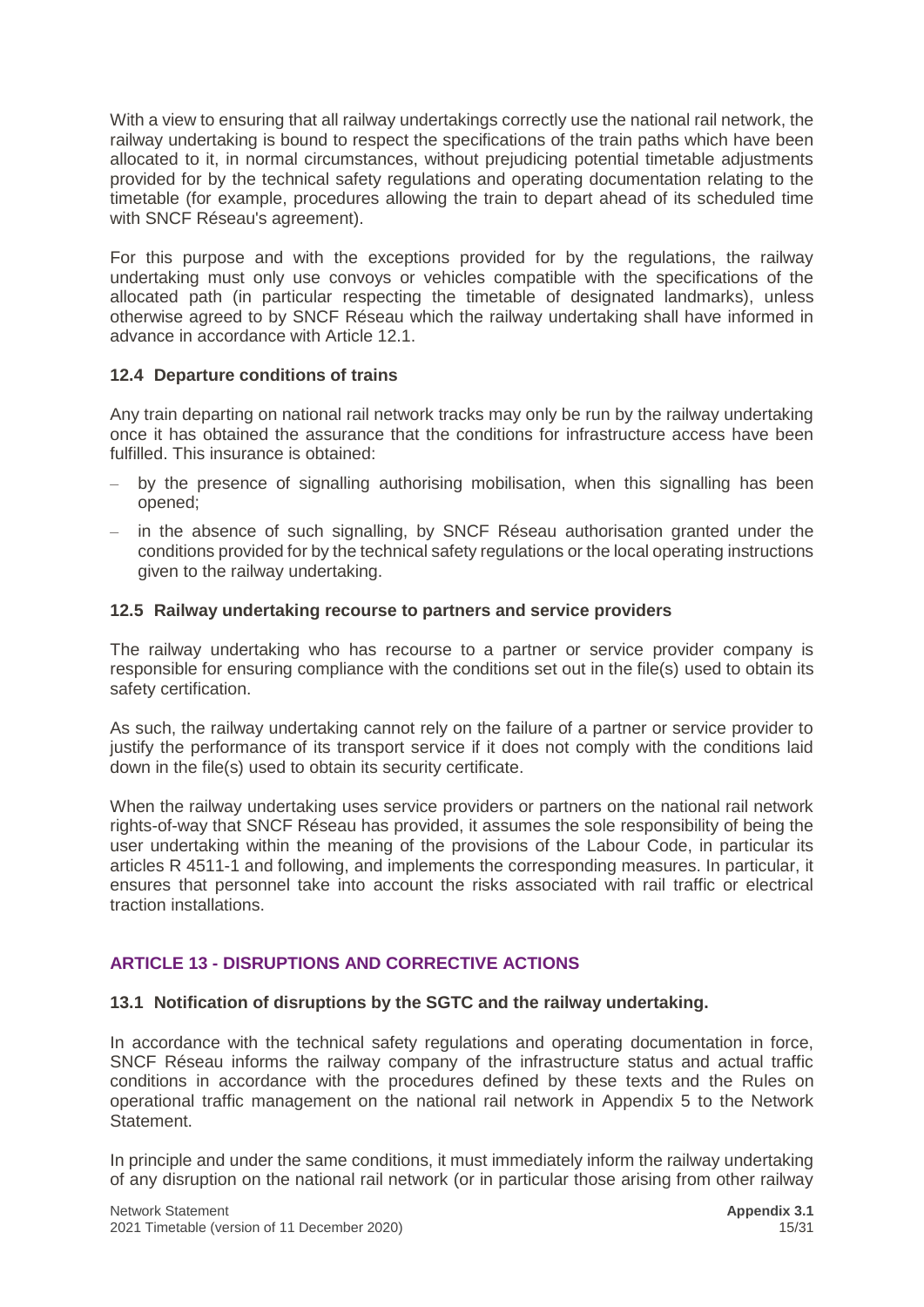undertakings' traffic) which could alter the characteristics of the allocated train path, irrespective of the cause (in view of the consequences for the railway undertaking's traffic).

The railway undertaking must immediately report any incident detected during its traffic in accordance with the procedures laid down in the above-mentioned texts, even if there is no direct consequence for the safety and performance of other traffic.

#### <span id="page-15-0"></span>**13.2 Principles**

In the event of operating disruptions, accidents, environmental effects, bad weather, unforeseen maintenance due to safety requirements or other events, SNCF Réseau may adapt the planned timetables or take measures likely to modify these timetables in the context of the applicable regulations and the Rules concerning the operational management of traffic on the national rail network annexed to the Network Statement and taking into account the requirements of public service and the public interest. The railway undertaking complies with the measures taken by SNCF Réseau.

#### <span id="page-15-1"></span>**13.3 Measures taken to ensure normal the re-establishment of traffic**

SNCF Réseau implements the necessary provisions to ensure that normal circumstances are re-established in the event of a traffic disruption, within the framework of the applicable regulations and the Rules concerning traffic management on the national rail network annexed to the Network Statement.

During an incident that affects a railway undertaking traffic service, it must constantly take the necessary actions to minimise the consequences of the incident for itself, the other railway undertakings, SNCF Réseau and third parties, while respecting the safety rules.

In particular, the railway undertaking is required to comply with the provisions made by SNCF Réseau for managing these situations.

Without prejudice to the provisions of Article 20.1, when the measures decided by SNCF Réseau consist of a pure and simple cancellation of traffic without the possibility of using alternative rail routes, substitute transport services that are not part of the national rail network infrastructure will be organised, where necessary, at the expense and risk of the railway undertaking.

#### <span id="page-15-2"></span>**13.4 Obligation to assist in aiding a train in distress**

In its own interest, as well as that of SNCF Réseau and the other railway undertakings, the railway undertaking shall assist SNCF Réseau, within the limits of its resources and as far as can be considered reasonable, to implement these measures.

The assistance it may be required to provide could include making its equipment and/or driving personnel available to SNCF Réseau.

This provision is limited to the strict necessities involved in evacuating a train in distress on the main tracks of the national rail network and delivering it to the closest facility capable of accepting the related train. It can also be implemented on other tracks where an obstruction is likely to significantly compromise the network's operation.

In the event that the recovered train is another railway undertaking's train, SNCF Réseau will bear the expenses, upon presentation of supporting documents: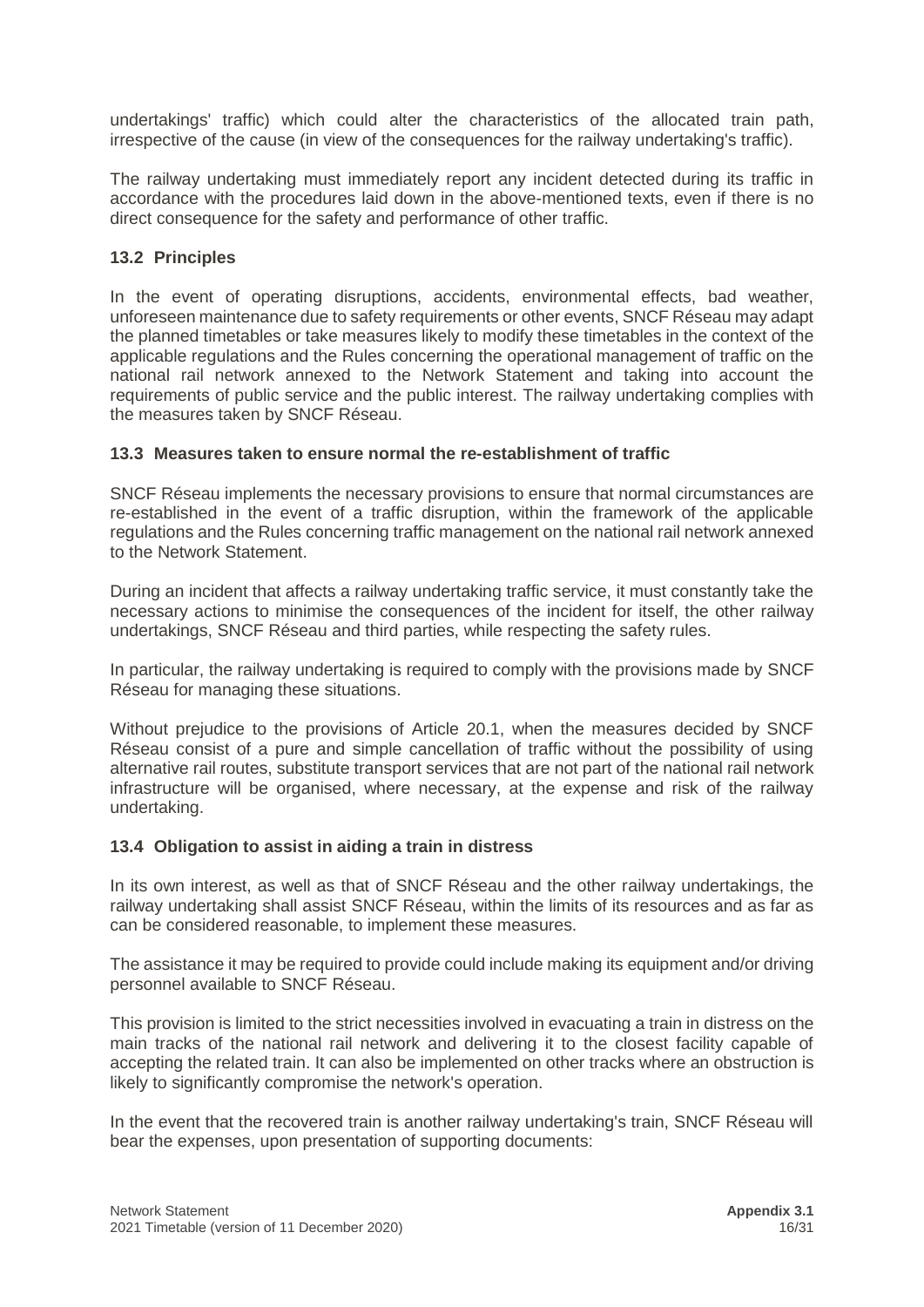- of the expenses incurred by the undertaking responsible for the recovery (additional driving time, provision of traction units and energy consumption ...)
- and the operating losses it incurs.

The railway undertaking responsible for the recovery may therefore request that SNCF Réseau reimburses these sums in accordance with the procedure described in Appendix 7 of the Network Statement, within a period of one year from the recovery date of the train in distress. These expenses will then be re-invoiced by SNCF Réseau to the company whose train was recovered.

#### <span id="page-16-0"></span>**13.5 Consequences in terms of timetable punctuality**

SNCF Réseau and the railway undertaking cannot claim one from the other, and vice versa, any compensation for any damage they may suffer as a result of delays in train traffic regardless of their origin and/or their originator, including third parties (including accidents and/or damage to third parties).

Consequently, SNCF Réseau and the railway undertake to individually bear the costs and damages associated with such a delay and waive the right to bring any legal action against the other party in this regard or to sue the other party before the courts.

#### <span id="page-16-1"></span>**13.6 Feedback**

The organisational arrangements for the feedback of experience relating to disruptions are provided for in the Rules concerning traffic management on the national rail network annexed to the Network Statement, without prejudice to any discussion specifically organised between SNCF Réseau and the railway undertaking at the initiative of the most diligent party.

#### <span id="page-16-2"></span>**13.7 Obligation to contribute to recovery exercises**

SNCF Réseau is entitled to ask the railway undertakings and the Station Manager to contribute, in terms of the provision of material, technical or personnel resources, to the Intervention and Emergency Plan validation exercises as well as exercises requested by State services. This contribution extends from the preparation of the Experience Feedback phase through to the completion of the exercise.

SNCF Réseau is responsible for allocating capacities (train paths and work timetables) for the exercises that require it. These capacities are exempt from the payment of the related fees. The priority of the result of these exercises may result in the modification of the previously established train traffic diagram.

The costs related to these emergency exercises (installation of equipment and personnel, excluding capacity reservation) are the responsibility of the contributing railway undertakings.

#### <span id="page-16-3"></span>**ARTICLE 14 - MODIFICATION AND CANCELLATION OF ALLOCATED TRAIN PATHS-DAYS**

#### <span id="page-16-4"></span>**14.1 Modification and cancellation of train paths-days by SNCF Réseau**

- **14.1.1** SNCF Réseau can modify or cancel assigned train paths-days:
- to allow works to be performed on the infrastructure that were not programmed during the preparation of the service schedule,
- to restore infrastructure use under normal safety conditions following an event defined in Article 13 or for any other event preventing the use of the infrastructure under normal safety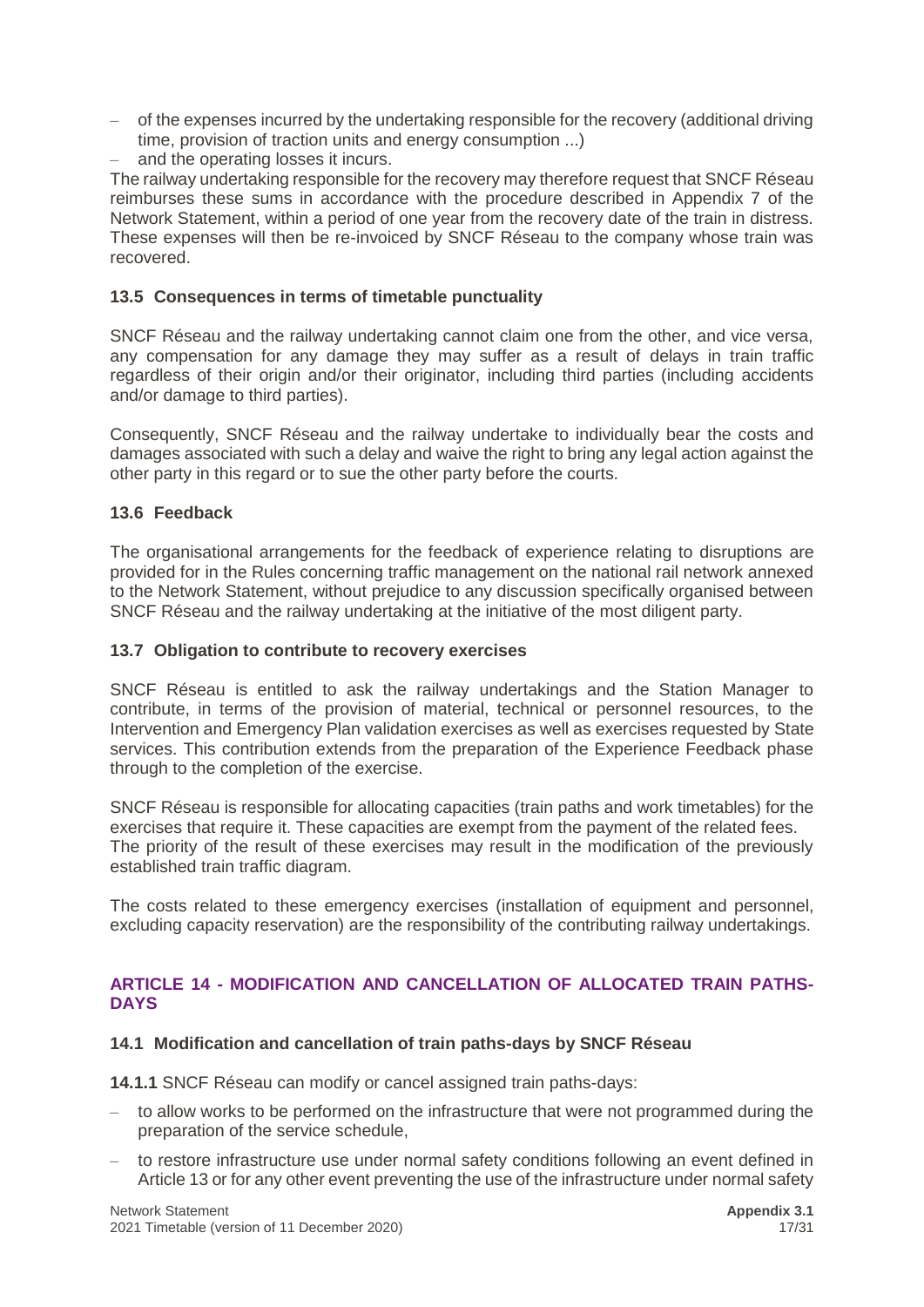#### conditions.

If train paths-days are cancelled, SNCF Réseau provides the railway undertaking/authorised candidate with a possible alternative traffic offer which must comply with the safety certificate provisions, be compatible with the specifications of the transport service provided by the railway undertaking, and which takes into account the capacities of the railway undertaking/authorised candidate.

**14.1.2** SNCF Réseau may also modify or delete assigned train paths-days in order to make all or part of its facilities available to the State or to implement potential State decisions concerning transport priorities in terms of:

- Defence Code provisions,
- law No. 87-565 of July 22nd, 1987, relating to the organisation of civil security,
- article L 2215-1 4° of the General Code of Territorial Collectivities,
- Article 9 of Decree No 97-444 of 5 May 1997 amended by Decree No 2015-140 of 10 February 2015 on the SNCF Réseau missions and statutes,
- $-$  Article 25 II, 2 $^{\circ}$  of Decree No. 2003-194 of 7 March 2003 amended on the use of the national rail network.

In this context and in application of State decisions, SNCF Réseau may notably be required to modify or delete train path-days allocated to the railway undertaking/authorised candidate, with or without notice.

The stipulations of article 14.1.1 of these General Conditions apply to the management of these situations.

**14.1.3** If the activity defined in Article 23 of this contract cannot be performed temporarily or only performed partially, SNCF Réseau has free access to the train paths-days that have been allocated in the service timetable in force.

If a safety certificate is partially withdrawn, SNCF Réseau only has the rights to train pathsdays which can no longer be used by the railway undertaking as a result of the decisions taken by the competent authorities.

If the ban is lifted or the situation has been rectified, the railway undertaking/authorised candidate will be required to submit a new train path request for the current service timetable within the framework of the provisions of Article 23 of Decree No. 2003-194 of 7 March 2003 as amended concerning the use of the national rail network.

**14.1.4** If an RU under-utilises a train path as defined in point c) of Article 25 of Decree No. 2003-194 of 7 March 2003 as amended concerning the use of the network national rail network, SNCF Réseau can decide on the cancellation of train paths-days in accordance with the procedure defined in the network's reference document. In this case, SNCF Réseau has free access to the cancelled train paths-days.

**14.1.5** SNCF Réseau may decide to cancel train paths-days if the prerequisite information is not produced, as defined in Article 12.1 and in the conditions of this article. In this case, SNCF Réseau has free access to the cancelled train paths-days.

#### <span id="page-17-0"></span>**14.2 Modification and cancellation of train paths-days by the railway undertaking/authorised candidate**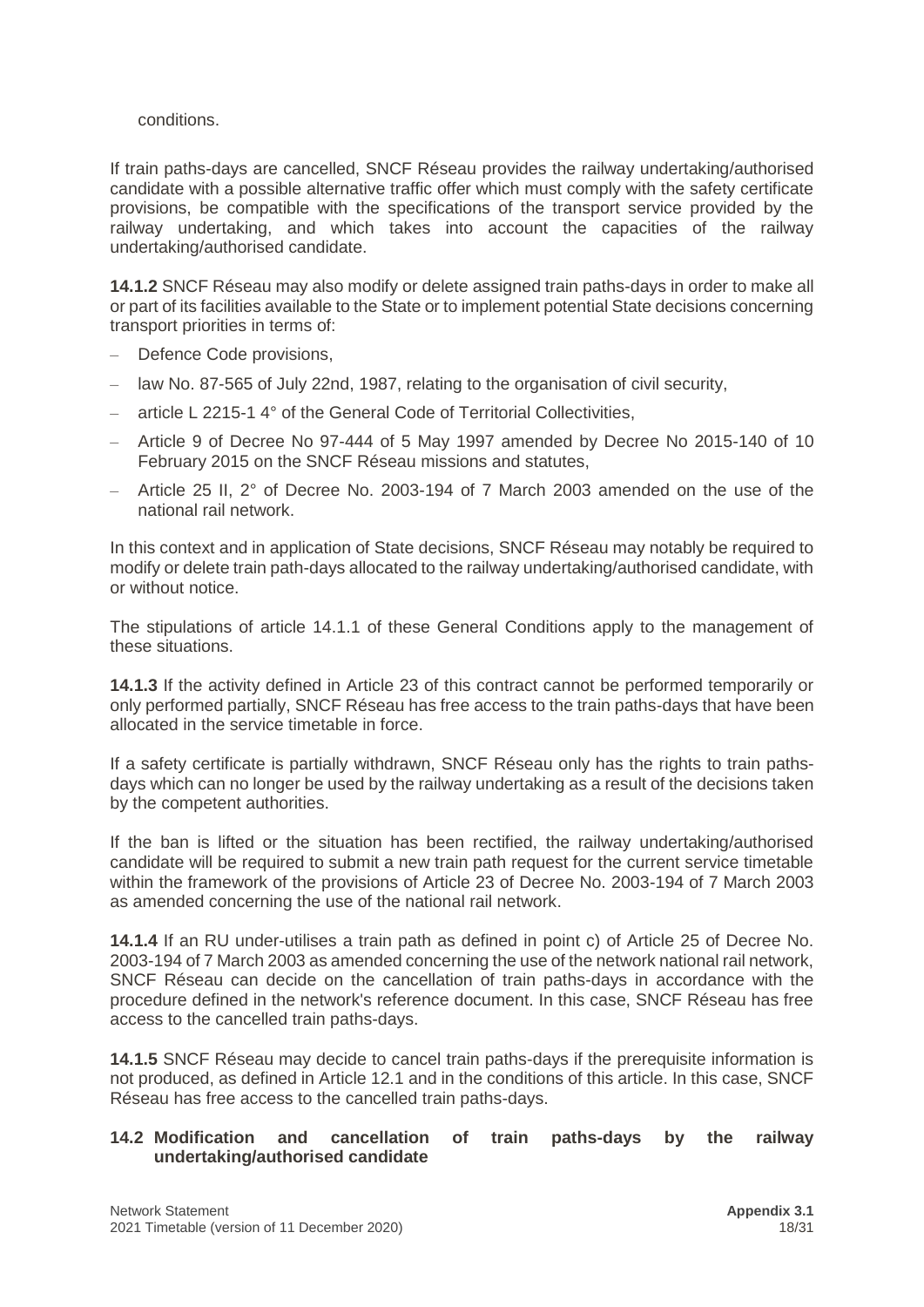During the performance of the contract the railway undertaking/authorised candidate may request SNCF Réseau to modify or cancel certain or all of the allocated train paths-days. SNCF Réseau will grant applications that are submitted in accordance with the procedures and terms specified in chapter 4 of the Network Statement applicable to the service schedule.

#### <span id="page-18-0"></span>**ARTICLE 15 - INSPECTION AND VISIT RIGHTS**

**15.1** Authorised personnel of SNCF Réseau can intervene on the railway network at all times and places, possibly without notice and within the framework of the missions entrusted to SNCF Réseau by the laws and regulations, to ensure that the railway undertaking complies with its contractual obligations with regard to the use of allocated train paths and accessible equipment and does not exceed the usage rights it has been granted.

SNCF Réseau communicates the written observations made during these inspections as soon as possible to the railway undertaking. The latter can reply in writing.

The railway undertaking may inform SNCF Réseau of any difficulties that have arisen during these inspections or other interventions.

If SNCF Réseau informs the Minister of Transport or the Public Railway Safety Establishment that SNCF Réseau's authorised personnel have identified safety-related issues, these issues are likely to have serious consequences on the validity of the railway undertaking's licence or safety certificate. The railway undertaking is immediately informed of these steps in writing.

**15.2** The railway undertaking must accept the presence of any authorised SNCF Réseau agent aboard its traction units, without charge, for the purpose of visiting railway facilities or for agents who are travelling to perform their services. SNCF Réseau waives all recourse against the railway undertaking in the event of bodily injury suffered by its agents on these occasions.

### <span id="page-18-1"></span>**CHAPTER III – PRICING FOR THE USE OF NATIONAL RAILWAY NETWORK INFRASTRUCTURE AND THE ALLOCATION OF TRAIN PATHS AND TERMS OF PAYMENT**

#### <span id="page-18-2"></span>**ARTICLE 16 - GENERAL PRICING RULES**

The railway undertaking's use of the national rail network infrastructure gives rise to the payment to SNCF Réseau of charges in accordance with the regulations in force and with the Network Statement.

These rules are recalled and specified in the Network Statement approved by SNCF Réseau.

The railway undertaking and the authorised candidate are required to pay the fees which concern them in accordance with these rules.

#### <span id="page-18-3"></span>**ARTICLE 17 - TERMS OF INVOICING AND PAYMENT**

**17.1** In addition to the laws and regulations in force and the Network Statement, sums due by the railway undertaking/authorised candidate are invoiced and paid according to the following additional provisions.

In case of error, it is specified that SNCF Réseau can produce additional invoicing within one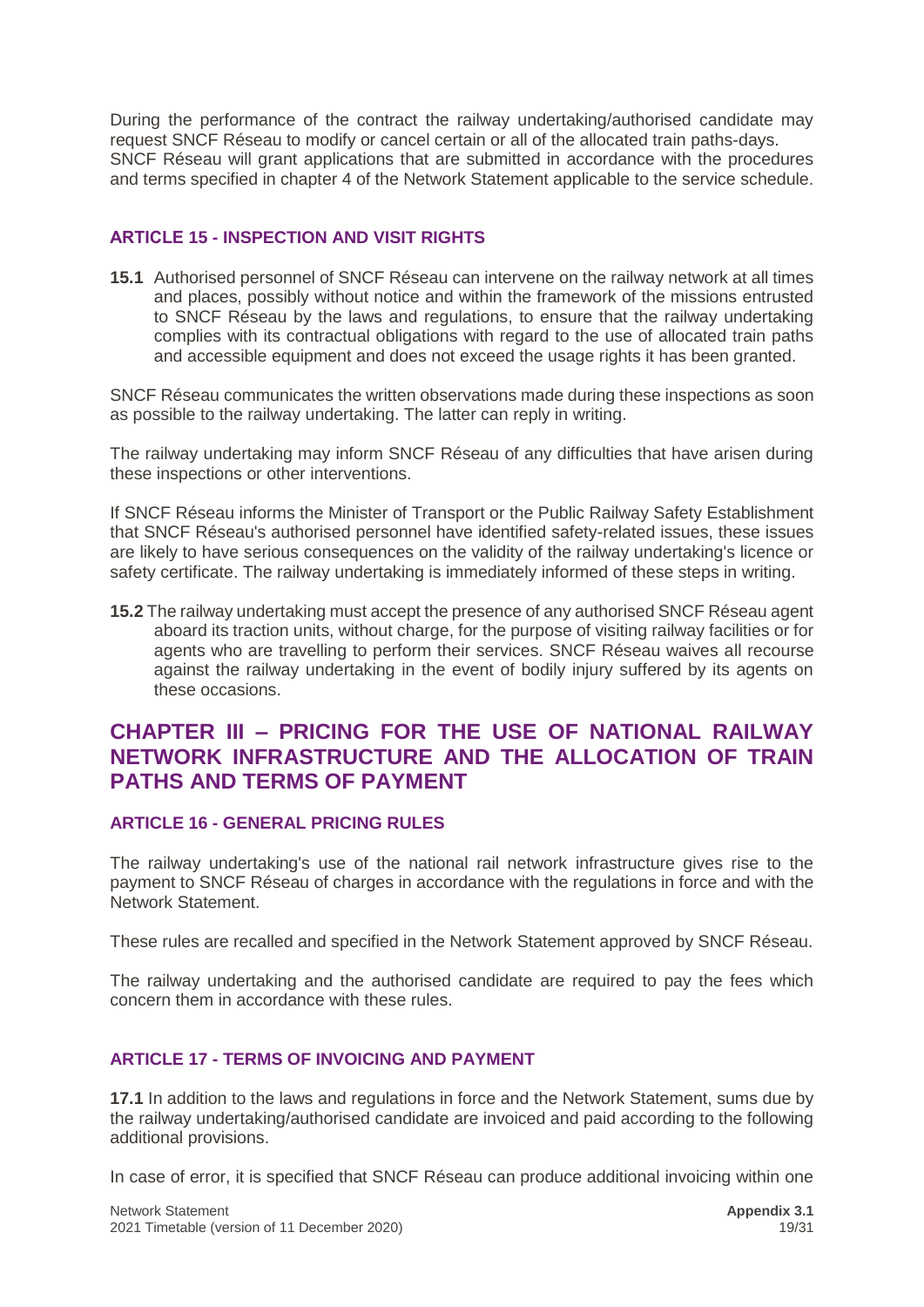year from the completion date of the service, upon presentation of the relevant supporting documents and specifying the amount of the additional invoicing.

**17.2** Invoices issued by SNCF Réseau may be challenged within one year of their due date by e-mail sent to SNCF Réseau at [reclamations@reseau.sncf.fr,](mailto:reclamations@reseau.sncf.fr) in accordance with the procedure described in Appendix 7 of the Network Statement.

The notification of an invoice challenge does not have the effect of suspending the obligation to pay the amounts invoiced within the required payment periods.

**17.3** The railway undertaking/authorised candidate specifies his invoicing address in the Special Conditions.

The will pay the invoices by bank transfer.

The railway undertaking/authorised candidate notifies SNCF Réseau of any change to their invoicing address. This change takes effect on the 1st day of the second month following notification to SNCF Réseau.

**17.4** The railway undertaking may request that invoices be sent to a third party for payment. If SNCF Réseau accepts this request, the Special Conditions specify the legal framework for this third party's intervention and the related invoicing methods.

In any case, the railway undertaking remains the sole debtor of the sums due to SNCF Réseau.

**17.5** Invoices for train traffic-related charges shall be sent to the entity designated as the assignee of the train paths the SNCF Réseau applications.

The latter may contest the invoice in accordance with the procedure described in Appendix 7 of the Network Statement.

#### <span id="page-19-0"></span>**ARTICLE 18 - PROVISIONS FOR CASES OF LATE PAYMENT OR NON-PAYMENT**

#### <span id="page-19-1"></span>**18.1 Late payments**

If no payment has been effectuated within 40 days of the invoice's date of issue,

- the due amounts are increased as of right, and without the need for formal notice, late payment interest being equivalent to the interest rate of the main financing facility applied by the European Central Bank in force at the invoice's date of issue, plus ten percentage points, without being less than three times the legal interest rate. This penalty is calculated per late day from the due date until the actual payment date of the amounts due.

- the railway undertaking/authorised candidate will also pay SNCF Réseau a flat-rate compensation of 40 (forty) euros for recovery costs, in accordance with the provisions of Article D.441-5 of the Commercial Code introduced by Decree No. 2012- 1115 of 2 October 2012 fixing the amount of flat-rate compensation for recovery costs in commercial transactions provided for in Article L. 411-10 of the Commercial Code.

In the event that there is a difference of more than two business days between the date of issue and the delivery date of the invoice and if the railway undertaking/authorised candidate pays after the due date, late day penalties related to the difference between the aforementioned dates will not be applied.

In addition, if there has been no response within 30 calendar days of the receipt of formal notice, SNCF Réseau may suspend the railway undertaking's use of an allocated train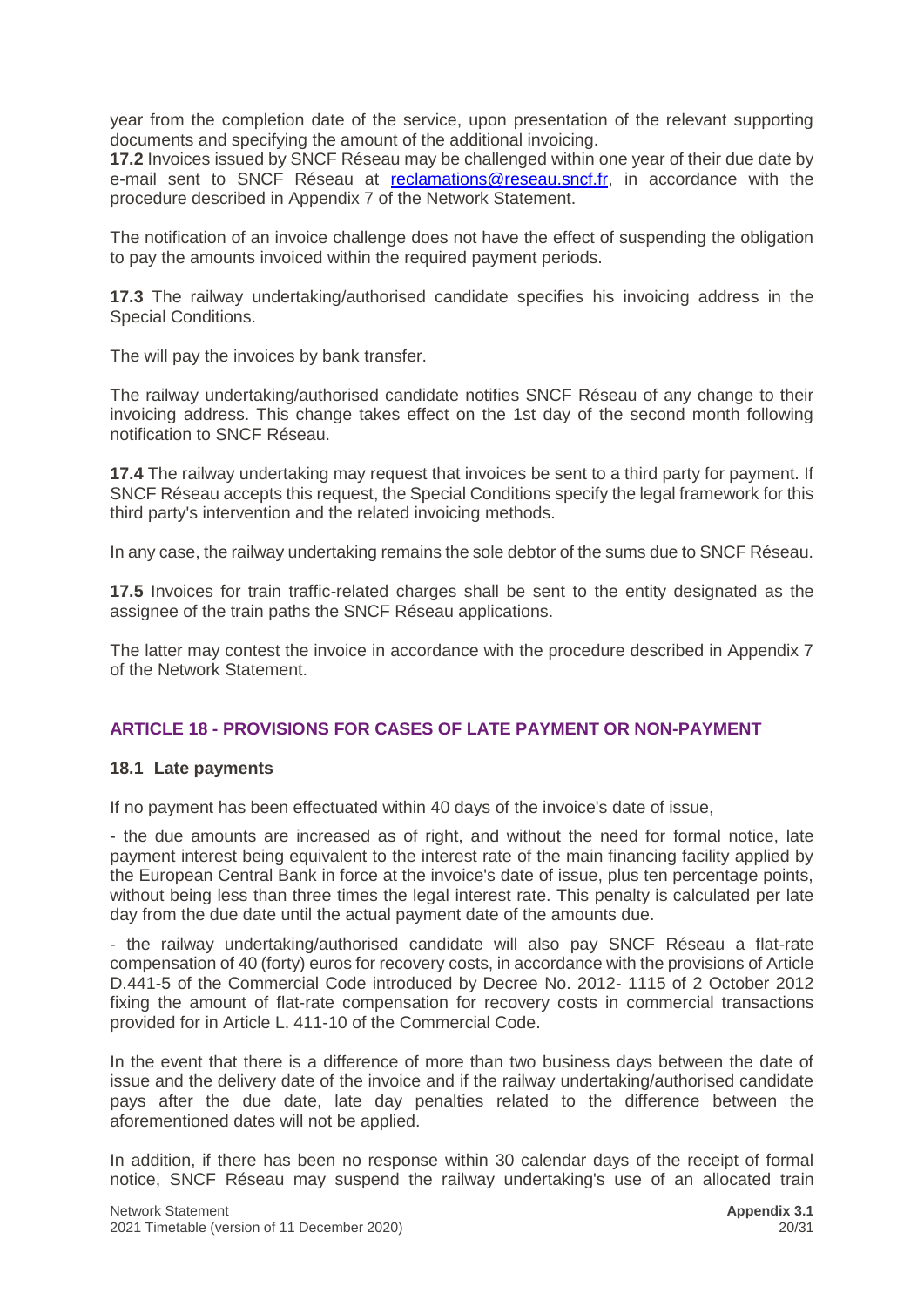path/use of the national rail network infrastructure and related equipment and services, as default interest continues to accrue.

Fees that are owed by the railway undertaking in relation to suspended services or equipment continue to be owed by the railway undertaking in full.

SNCF Réseau will reinstate the use of the allocated train paths/national rail network infrastructure, related equipment and services as soon as possible after receiving the railway undertaking/authorised candidates' payment of all due amounts and associated late interest.

#### <span id="page-20-0"></span>**18.2 Payment Default**

When the railway undertaking/authorised candidate is in arrears for two successive instalments and for a sum exceeding the value of the fees due for a month, the Contract is automatically terminated by SNCF Réseau after their formal notice (sent by registered letter with acknowledgement of receipt) has remained ineffective for 15 calendar days after its receipt by the railway undertaking/authorised candidate.

Notwithstanding this termination, SNCF Réseau may exercise any legal remedy against the railway undertaking/authorised candidate in order to recover the contractual amounts due.

#### <span id="page-20-1"></span>**18.3 Operational consequences**

In the cases provided for in 18.1 and 18.2 above, SNCF Réseau may take any operational measure that suspends or cancels the use of national rail network infrastructure and related equipment and services. All costs and possible damages relating to the implementation of the measures referred to in this article shall be borne by the railway undertaking, which will be specifically invoiced.

#### <span id="page-20-2"></span>**ARTICLE 18a – FINANCIAL GUARANTEE OF THE AUTHORISED CANDIDATE**

The Special Conditions may provide for the authorised candidate to supply a financial guarantee.

In this case, the authorised candidate is committed to taking all necessary measures to preserve the accepted financial guarantee over the Contract performance period.

It must submit a document to SNCF Réseau certifying the existence of a financial guarantee, at the latest at the Contract signing and before the entry into force of each timetable for which it has been granted train paths.

This document will state the amount and scope of the financial coverage taken out, including any possible restrictions, and the period covered by this measure.

The authorised candidate shall notify SNCF Réseau of any significant change to its financial guarantee conditions.

#### <span id="page-20-3"></span>**ARTICLE 18 ter – PROVISIONS ENVISAGED IN THE EVENT OF UNDUE PAYMENTS BY THE RAILWAY UNDERTAKING/AUTHORISED CANDIDATE**

Any fees for the use of the national rail network that are unduly invoiced by SNCF Réseau and which are paid by the railway undertaking/the authorised candidate to SNCF Réseau will produce interest equivalent to the interest rate of the main financing facility applied by the European Central Bank in force on the due date of the related SNCF Réseau invoice(s) plus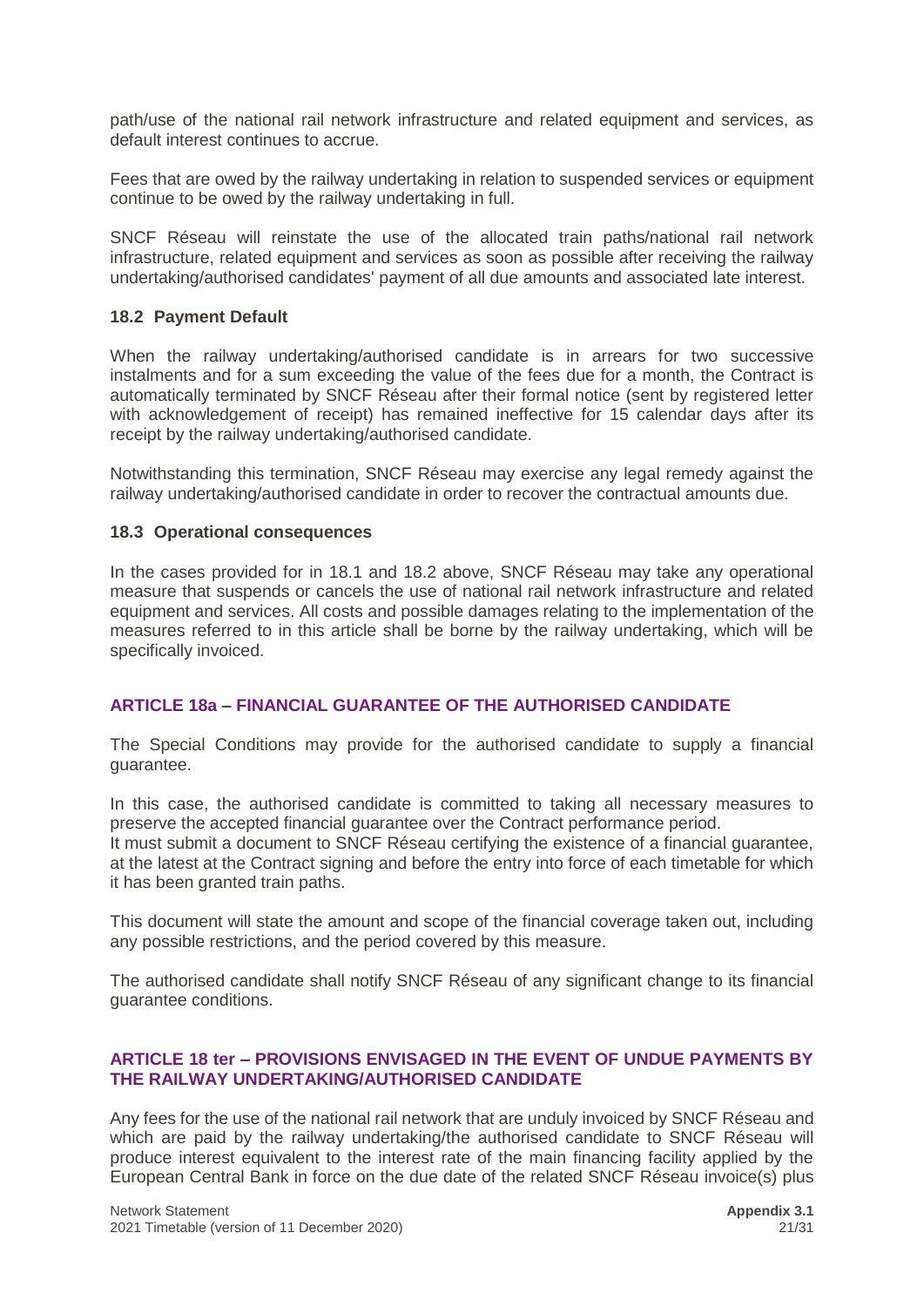ten percentage points, the current interest from this invoice payment (without this date being earlier than the payment deadline) until the effective date of issue of the corresponding credit.

SNCF Réseau will not owe any interest on a credit or a refund resulting from the invoicing of a provision (when provided for by the Network Statement) that is higher than the final invoice.

If the refund results from a challenge made by the railway undertaking/authorised candidate, the interest shall only be paid if the challenge is made no later than one month after the invoice's due date and in accordance with the procedure described in appendix 7 of the Network Statement.

# <span id="page-21-0"></span>**CHAPTER IV – LIABILITY OF THE PARTIES**

#### <span id="page-21-1"></span>**ARTICLE 19 - LIABILITY IN CASE OF ACCIDENT OR MATERIAL DAMAGE**

#### <span id="page-21-2"></span>**19.1 Liability of the railway undertaking towards SNCF RÉSEAU in the case of accident or material damage**

#### *a) Conditions in which liability shall be incurred.*

The railway undertaking will be held liable for bodily, material and immaterial damage to SNCF Réseau, its property, its agents, or its service providers or to third parties during its use of the national rail network infrastructure and which originates from the persons or goods being transported, a defect in equipment or an error in infrastructure use.

The railway undertaking is exonerated, in whole or in part, from its liability insofar as the harmful event results from:

- **-** a fortuitous event of force majeure or similar event;
- **-** a fault or an order of SNCF Réseau.

#### *b) Scope of responsibility*

The railway undertaking bears the full cost of repairing or, as the case may be, replacing damaged property, reconstruction of the damaged property, notably including all company, project management, engineering, surveillance and security costs associated with the locations or worksites, or the rolling stock belonging to SNCF Réseau or its service providers within the national rail network rights-of-way and its technical or administrative control, taxation included. It is specified that the repairs also include the costs of lifting and evacuating equipment, the security of property, whenever these costs would be borne by SNCF Réseau.

The railway undertaking shall also reimburse SNCF Réseau the amount of the uncollected fees (or those refunded to other railway undertakings/authorised candidates) as a result of the cancellation or modification of train paths forced upon SNCF Réseau following an accident or infrastructure damage which the railway undertaking is responsible for. It also reimburses SNCF Réseau the sums that SNCF Réseau has paid to other railway undertakings/authorised candidates in application of Article 20 of these General Conditions.

Consequently, SNCF Réseau shall be wholly responsible for relations with other railway undertakings using the national rail network.

In addition, the railway undertaking guarantees SNCF Réseau that they shall bear all the costs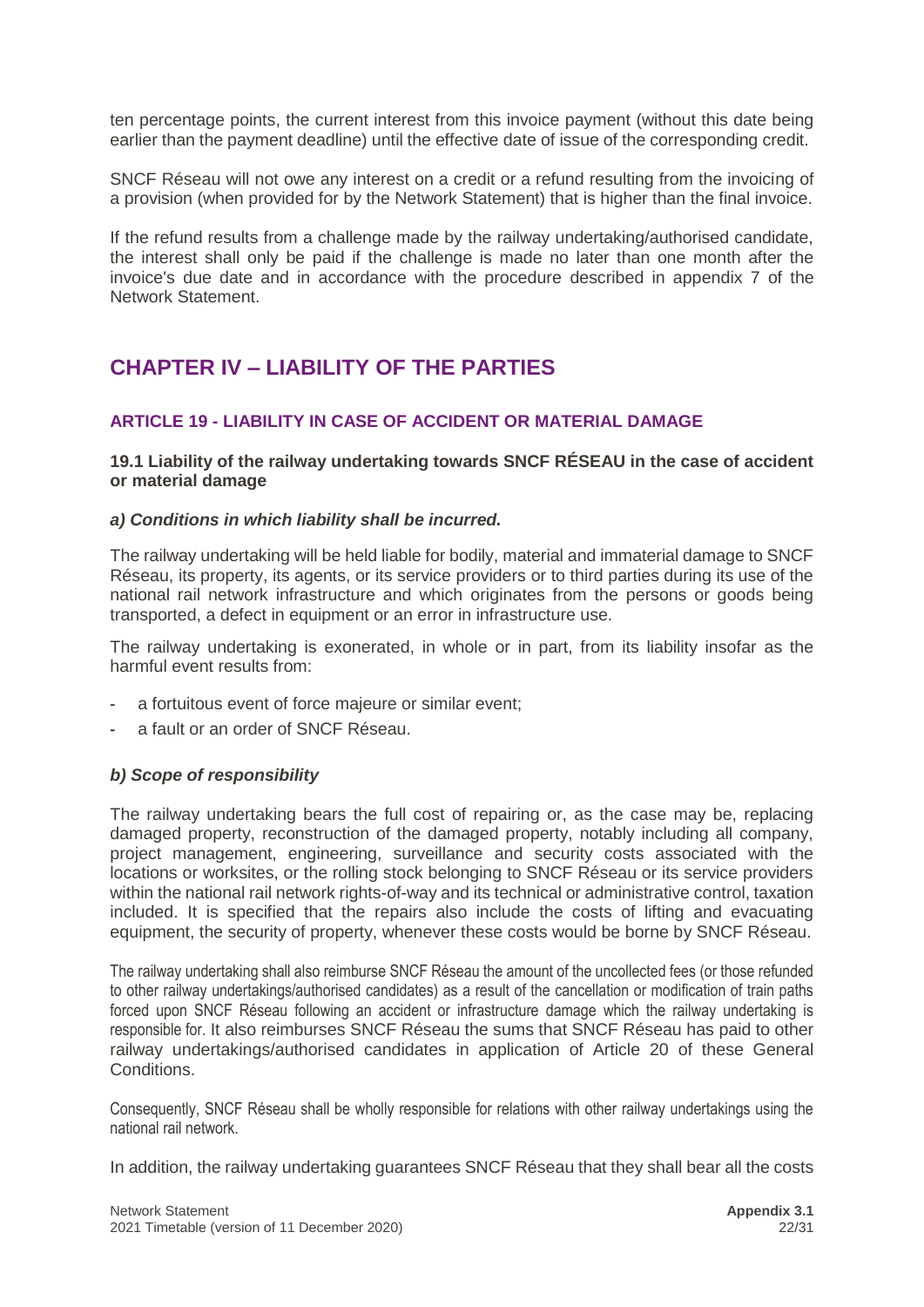and fees directly resulting from SNCF Réseau measures following an accident or environmental risk for which the undertaking has sole responsibility, unless the latter provides evidence of the disproportionate or unjustified nature of these measures. This also applies to the evacuation of related public spaces or neighbouring buildings belonging to any third party, or the subsequent unavailability of these places or buildings. The same is true of the environmental remediation requirements for the concerned sites.

Without prejudice to the above paragraphs, the railway undertaking shall under no circumstances assume any liability for immaterial damage such as financial or commercial prejudice, loss of customers, commercial inconvenience, increases in costs and overheads, loss of profits, damage to brand image and operating losses that could result from accidents or damage suffered by SNCF Réseau.

The fees owed to SNCF Réseau by the railway undertaking are paid on presentation of the corresponding supporting documents.

#### *c) Limits of liability*

The liability of the railway undertaking is limited to an amount of fifty (50) million euros excluding tax per event.

SNCF Réseau waives the right to request payment from the railway undertaking for any sum other than that which corresponds to all the indemnities provided for under b) of this article.

#### <span id="page-22-0"></span>**19.2 Liability of SNCF RÉSEAU towards the railway undertaking in the case of accident or material damage**

#### *a) Conditions in which liability shall be incurred*

SNCF Réseau will be held liable for bodily, material and immaterial damage to the railway undertaking, its property, its agents, or its partners and service providers during the use of the national rail network infrastructure and which originates from a fault of the rail infrastructure or an error in infrastructure management.

SNCF Réseau is exonerated, in whole or in part, from its liability insofar as the harmful event results from:

- a fortuitous event of force majeure or similar event;
- a fault or an order of the railway undertaking.

#### *b) Scope of responsibility*

SNCF Réseau bears the full cost of repairing or, as the case may be, replacing damaged property, including, in particular, all company, project management, engineering, surveillance and security costs associated with the locations or worksites, or the rolling stock belonging to the railway undertaking within the national rail network rights-of-way and its technical or administrative control, taxation included**.** It is specified that the repairs also include the costs of lifting and evacuating equipment, the security of property, whenever these costs would be borne by the railway undertaking.

SNCF Réseau liability also covers damages related to the immobilisation of the railway undertaking's rolling stock. The term "immobilisation" means the following three durations: transportation of the damaged property from the accident site to a close and available qualified repair site, immobilisation in the workshop including the time required for expert analysis, the time taken to handle and repair the goods, which includes the transfer of the repaired goods to the operating site. This liability also includes any compensation that the railway undertaking must pay to Contractual third parties, namely customers or users of the transport services provided by the railway undertaking (such as passengers or shippers):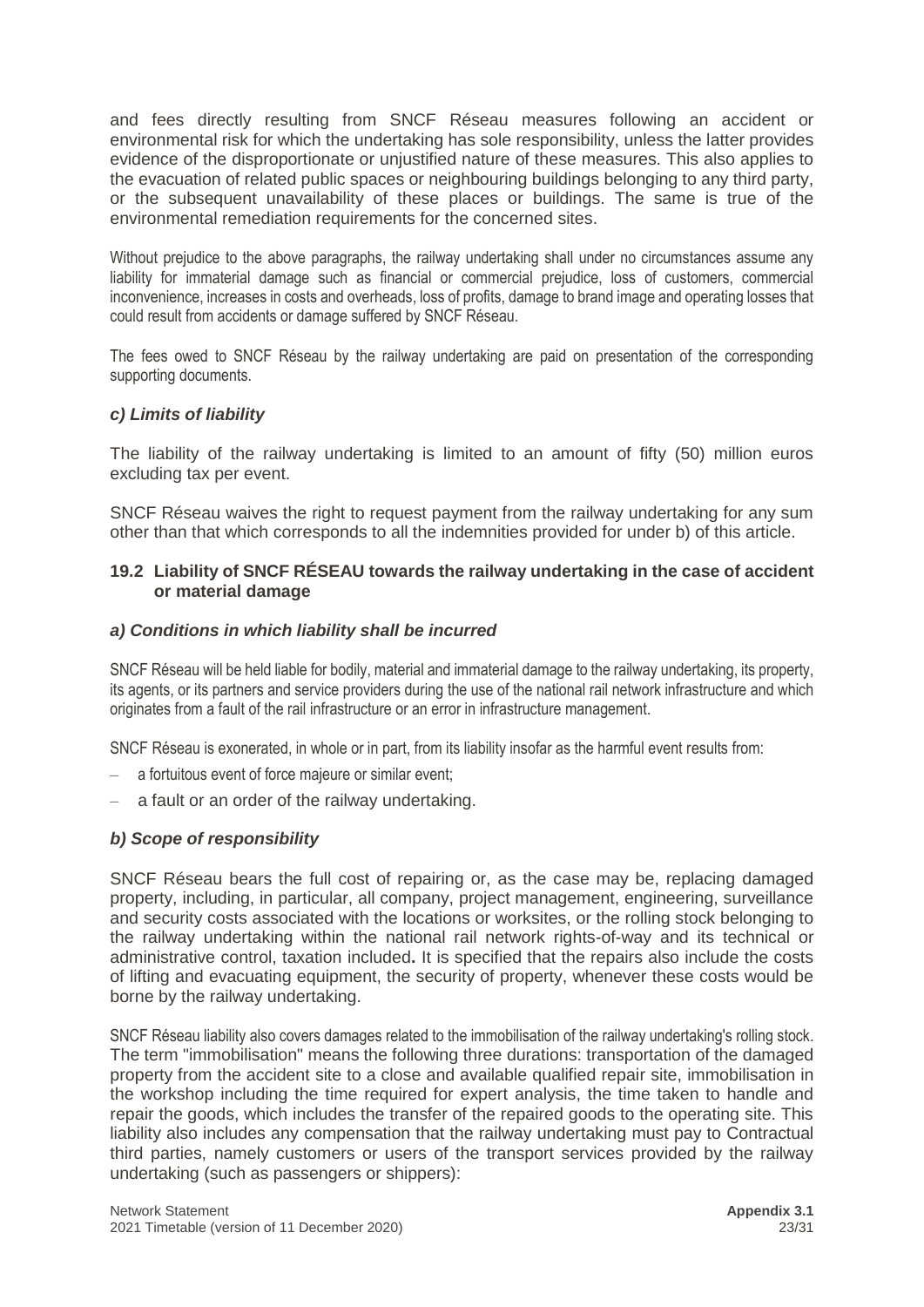- in application and within the limits of the mandatory provisions of the national law or the international law of rail transport;
- in application of jurisdictional or arbitral convictions under which the railway undertaking would be required to compensate third parties on a basis that differs from the aforementioned mandatory provisions, if and only if SNCF Réseau has been able to intervene in the procedure. In addition, SNCF Réseau will be under no obligation to take responsibility for compensation of any kind paid by the railway undertaking to third parties on a commercial basis or as part of an amicable transaction when it has not previously had the possibility of favourably expressing its agreement in writing.

As a result, the railway company shall be wholly responsible for relations with customers or users of its transport services.

In addition, SNCF Réseau shall bear all the costs and fees resulting from the measures taken by the railway undertaking in agreement with SNCF Réseau following an accident or environmental risk for which it has sole responsibility and will guarantee the railway undertaking, unless evidence is provided to demonstrate the disproportionate or unjustified nature of these measures. This also applies to the evacuation of related public spaces (such as railway stations) or neighbouring buildings belonging to any third party, or the subsequent unavailability of these places or buildings. The same is true of the environmental remediation requirements for the concerned sites.

Without prejudice to the above paragraphs, SNCF Réseau shall under no circumstances assume any liability for immaterial damage such as financial or commercial prejudice, loss of customers, commercial inconvenience, increases in costs and overheads, loss of profits, damage to brand image and operating losses that could result from accidents or damage suffered by the railway undertaking.

The fees owed to the railway undertaking by SNCF Réseau are paid on presentation of the corresponding supporting documents.

#### *c) Limits of liability*

The liability of SNCF Réseau is limited to an amount of fifty (50) million euros excluding tax per event.

The railway undertaking waives the right to request payment from SNCF Réseau for any sum other than that which corresponds to all the indemnities provided for under b) of this article.

#### <span id="page-23-0"></span>**19.3 Accidents or damage caused by SNCF RÉSEAU or the authorised candidate**

If the authorised candidate and SNCF Réseau were to cause accidents or damage due to their respective activities of requesting or allocating train paths and which are particularly related to the completeness or accuracy of the exchanged information (to the exclusion of any other activity, even railway activities such as loading wagons or rail maintenance), then they will respond under the conditions of common law vis-à-vis third parties other than railway undertakings.

Regarding any kind of damage caused to each other, they will respond under the same conditions and limits as those stipulated between SNCF Réseau and the railway undertakings in points 19.1 and 19.2 of this article.

It is specified that the relations between the railway undertaking and the authorised candidate remain governed by the contracts concluded separately between them.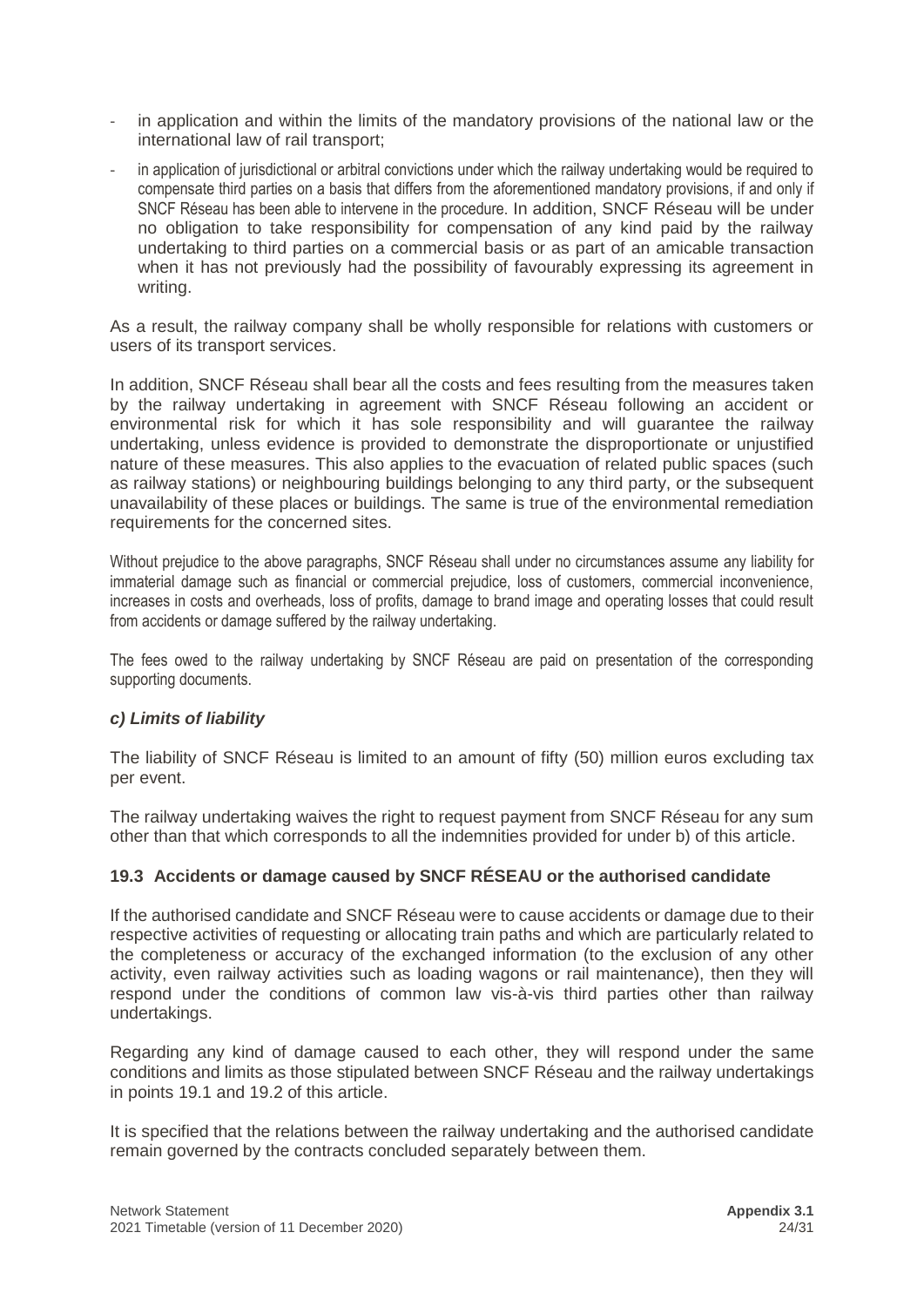#### <span id="page-24-0"></span>**19.4 Prescription**

Except when otherwise provided in international law or in conflicting laws or regulations, actions based on this Article shall be prescribed over a five-year period from the day on which such an event occurred.

They are suspended when SNCF Réseau and the railway undertaking/authorised candidate implement the conciliation procedure provided for in Article 31.1 of these General Terms and Conditions and any other amicable action relating to this event, or when a legal action is in progress.

#### <span id="page-24-1"></span>**ARTICLE 20 - COMPENSATORY CONSEQUENCES OF CANCELLING ALLOCATED TRAIN PATH- DAYS**

#### <span id="page-24-2"></span>**20.1 Principles**

SNCF Réseau compensation can only result from the harmful consequences of cancelling a train path-day which was allocated under the conditions provided for in article 14.1.1. The harmful consequences of cancelling an allocated train path in the cases provided for in articles 14.1.2, 14.1.3, 14.1.4 and 14.1.5 do not give rise to any SNCF Réseau compensation.

The cancellation of the train path-days referred to in the preceding paragraph may result in the payment of compensation in a period calculated between the closing date of the timetable and the train traffic D-day.

For the purpose of this clause, the concept of cancellation which confers an entitlement to compensation is defined as the cancellation of an allocated train path which does not allow for train traffic on D-day.

The prejudice suffered by the railway undertaking/authorised candidate must be direct, fully existent and substantial. It is the railway undertaking/authorised candidate's responsibility to prove this and justify the amount thereof.

#### <span id="page-24-3"></span>**20.1 Bis - Linked train path-days**

In certain circumstances, the deletion by SNCF Réseau of an assigned train path-day (referred to as the "initial train path" in this article) under the conditions provided for in Article 14.1.1, may have the effect of compelling the candidate to cancel a train-path day directly linked to it, as defined below.

A train-path day said to be "linked" to an initial train path is a train path-day:

- consisting of the return trip (origin-destination) of the initial train-path,
- whose time difference compared with the initial train path does not exceed 24 hours (between the arrival of one and the departure of the other).

SNCF Réseau shall indemnify the direct, real and certain damage suffered by the candidate as a result of the deletion of a single linked train path-day for the purposes of this article, where the following conditions are met cumulatively:

- the deletion of the initial train path-day allocated is exclusively attributable to SNCF Réseau because it does not allow traffic on the related train path (see Article 20.1);
- the railway undertaking/candidate has demonstrated objectively and justifiably that the train path for which compensation is requested is actually linked to the initial train path-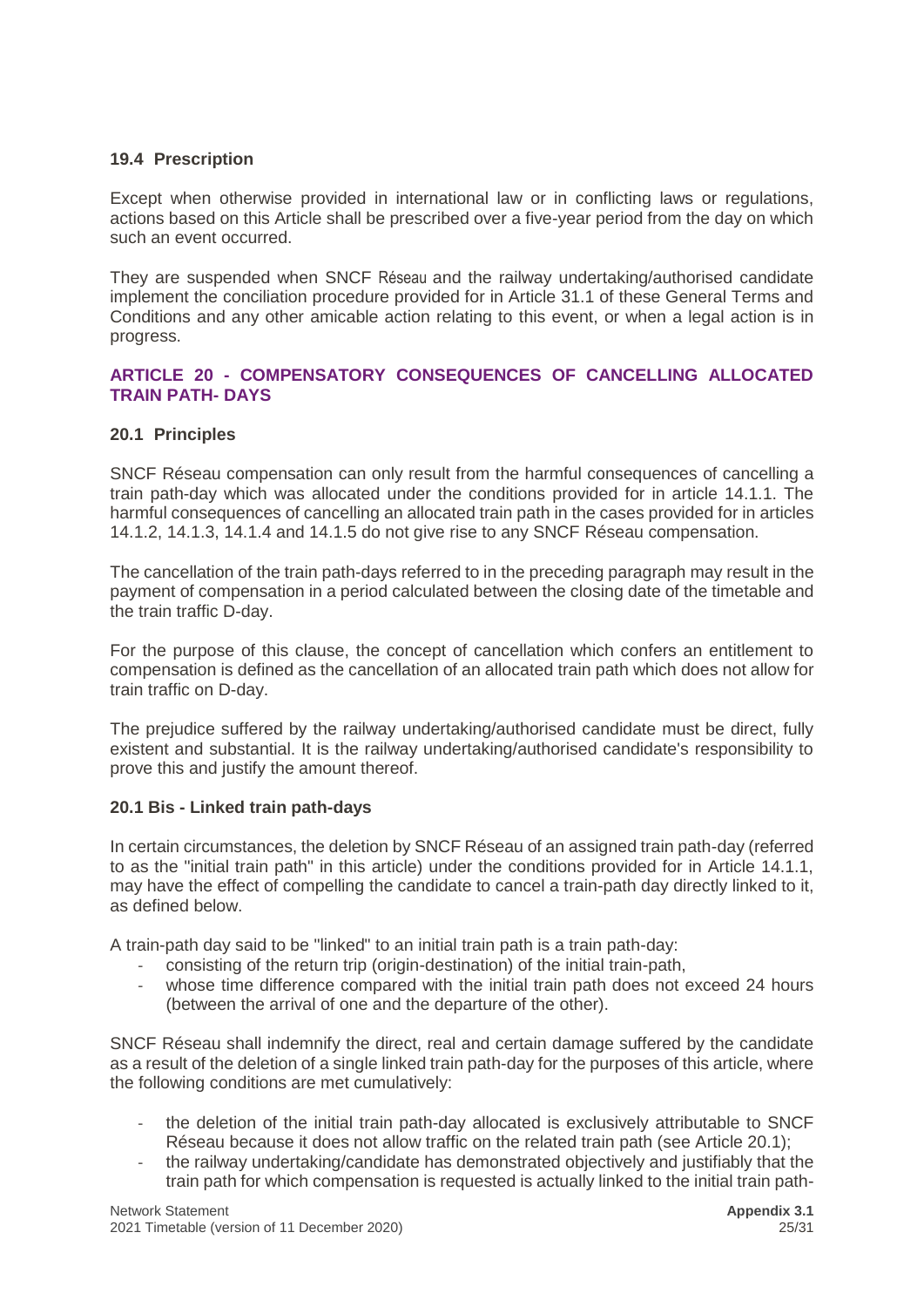day deleted. Proof that this train path-day is connected to the initial train-day deleted is done by providing the details from the command tool of the deletion and information allowing the identification of the initial train path-day deleted by SNCF Réseau (by its path number, its day of operating, its Train path Life number).

#### <span id="page-25-0"></span>**20.2. Exceptions**

The following cases are not compensable:

- provision of a train path or a possibility of train traffic under the conditions defined in Article 14.1.1;
- the fact that the railway undertaking/authorised candidate itself or its service providers and partners, or SNCF Réseau becoming aware of the fact, that the railway undertaking clearly did not have the possibility to employ the related train path(s) for its own reasons, or for the authorised candidate for reasons specific to the railway undertaking operating trains on its behalf;
- the occurrence of a case of force majeure or similar event, as defined in Article 21 of these General Conditions;
- events related to a third party (with subcontractors employed by SNCF Réseau for the performance of the Contract not considered third parties), except for events by another railway undertaking or other authorised candidate under Article 19 above;
- interventions on the infrastructure or its operating systems that are necessary to restore normal traffic conditions after an unforeseeable infrastructure failure or any operational event, provided that such interventions do not result from negligence or failure to observe the normal national rail network infrastructure maintenance and operating rules. In this case, SNCF Réseau shall take the necessary measures to minimise the long-term impact of such interventions on the allocated train paths**.**

#### <span id="page-25-1"></span>**20.3 Limitation of liability**

For each train path-day taken in isolation, the total amount of compensation which the railway undertaking/authorised candidate can claim as a result of the cancellation is limited to €50,000 excluding taxes.

Any compensation paid by SNCF Réseau for a related train path-day may only be awarded to the train path's sole beneficiary (railway undertaking or authorised candidate), and in the case of train paths made available to a railway undertaking by an authorised candidate it covers the damages suffered by both parties, without any cumulation of compensation.

#### <span id="page-25-2"></span>**20.4 Complaint handling procedure of the railway undertaking/authorised candidate**

To be admissible, any claim established on the basis of article 20 must be sent to SNCF Réseau in accordance with the procedure described in appendix 7 of the Network Statement within one year from the end of the month in which the related train path-day(s) should have been used.

Failing compliance with this deadline, the application is no longer admissible and any action relating thereto is prescribed. As a result, the railway undertaking/authorised candidate is deemed to have waived all compensatory claims against SNCF Réseau.

In the event of disagreement on SNCF Réseau's position, the railway undertaking/authorised candidate shall have six months from the reception date of this position to initiate the dispute settlement procedure provided for in Article 31 below. Failing this, any action based on this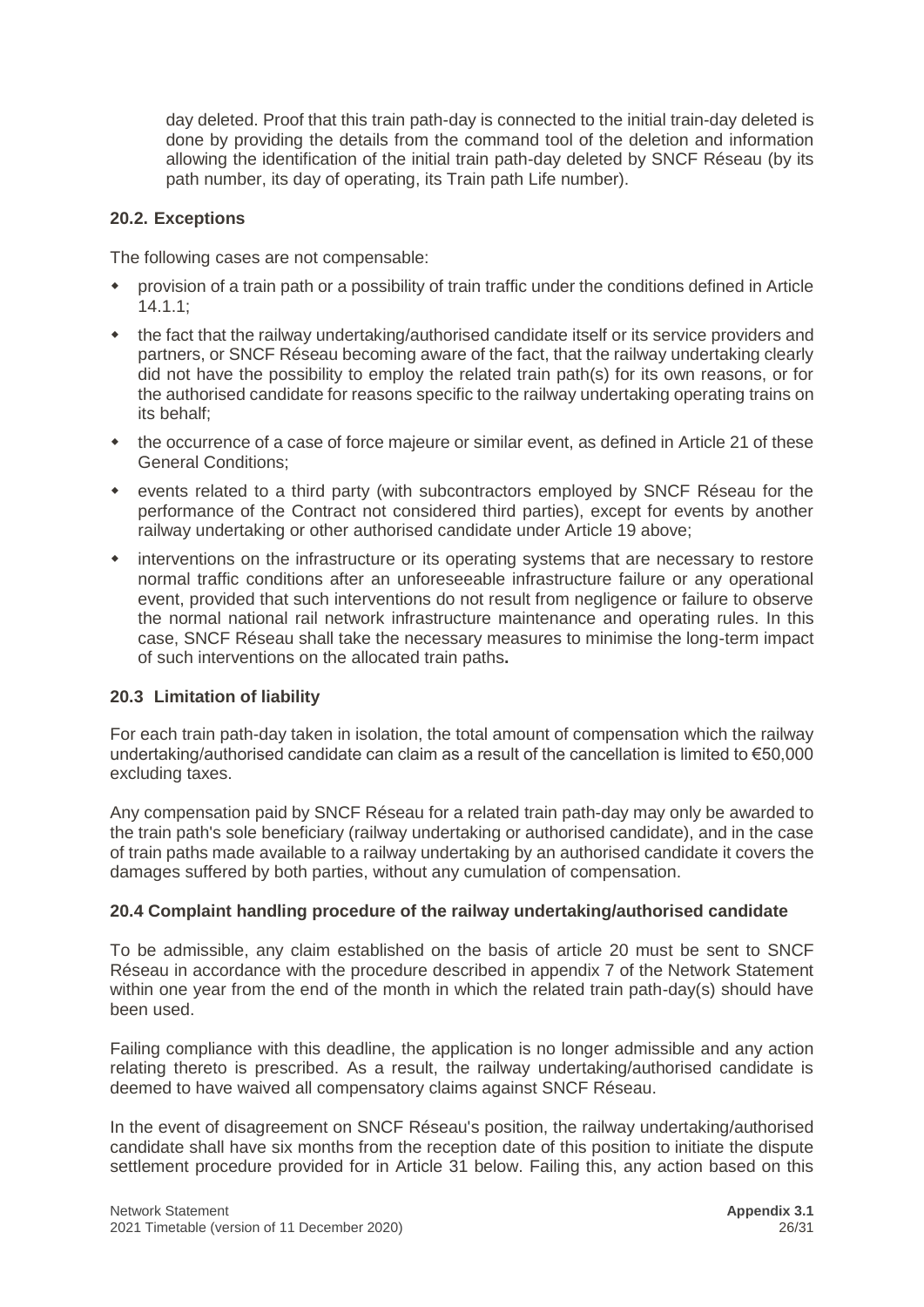article is prescribed.

In the event of compensation being due from SNCF Réseau, it is paid after a statement is issued by SNCF Réseau stating "Agreed and Signed" which is signed by the railway undertaking/authorised candidate.

Payment of compensation shall represent the single and final settlement for all the prejudice suffered by the railway undertaking/authorised candidate. In return for the payment of such compensation, the railway undertaking/authorised candidate shall renounce all other claims or legal action in connection with the particular occurrence.

#### <span id="page-26-0"></span>**ARTICLE 20 A - RECIPROCAL INCENTIVE MEASURES**

The parties are bound by the reciprocal incentive measures described in section 6.3 of the Network Statement. These measures do not replace the compensation measures in Article 20 described *above*.

#### <span id="page-26-1"></span>**ARTICLE 21 - FORCE MAJEURE AND SIMILAR EVENTS**

A case of force majeure shall be any irresistible, unpredictable event outside the control of the parties to the contract, making it impossible for one or the other of them to fulfil its obligations in full or in part.

Moreover, within the meaning of these general conditions, the following events shall be deemed to explicitly constitute events that are similar to cases of force majeure:

- accidental occurrences (such as fire, explosion, collision with road vehicles, suicides and attempted suicides, collisions with people or animals on railway property, etc.) or acts of wilful or criminal damage (sabotage, vandalism, etc.) ascribable to third parties;
- natural disasters or weather-related phenomena (frost, snow, heat waves, floods, storms, etc.) of an intensity and/or on a scale deemed exceptional by comparison with normal conditions in metropolitan France;
- any strikes among the personnel of the railway and action taken on such occasions. Other than in cases falling into the context of force majeure as recognised by the Cour de cassation (Court of Justice) in its judgement dated 11 January 2000 (appeal no. 97- 18215), the railway undertaking and SNCF network will not be allowed to use strikes among the members of their own workforce as an argument to escape from their obligations under this contract;
- measures taken or demanded by the public authorities for reasons linked with national defence, public or civil safety or by the judicial authorities or the fire and emergency services, and the inconvenience caused by their operations.

The parties to the contract shall incur no liability and shall have no obligation to repair the damage suffered by one or the other because of failure to perform or deficient performance of all or part of their obligations, if such failure to perform or deficient performance is due to the occurrence of an event falling into the category of force majeure or a similar event.

The contractual obligations that cannot be performed because of a case of force majeure or similar event shall therefore be suspended throughout the duration of the said event but only as concerns the individual train paths that are in fact affected by the event.

The party reporting a case of force majeure or a similar event shall be obliged to deploy all the resources at its disposal to limit the scale of the event and its duration. Any party which, by action or omission, has aggravated the consequences of the event shall only be entitled to invoke the event with respect to those effects that would have occurred, if such action or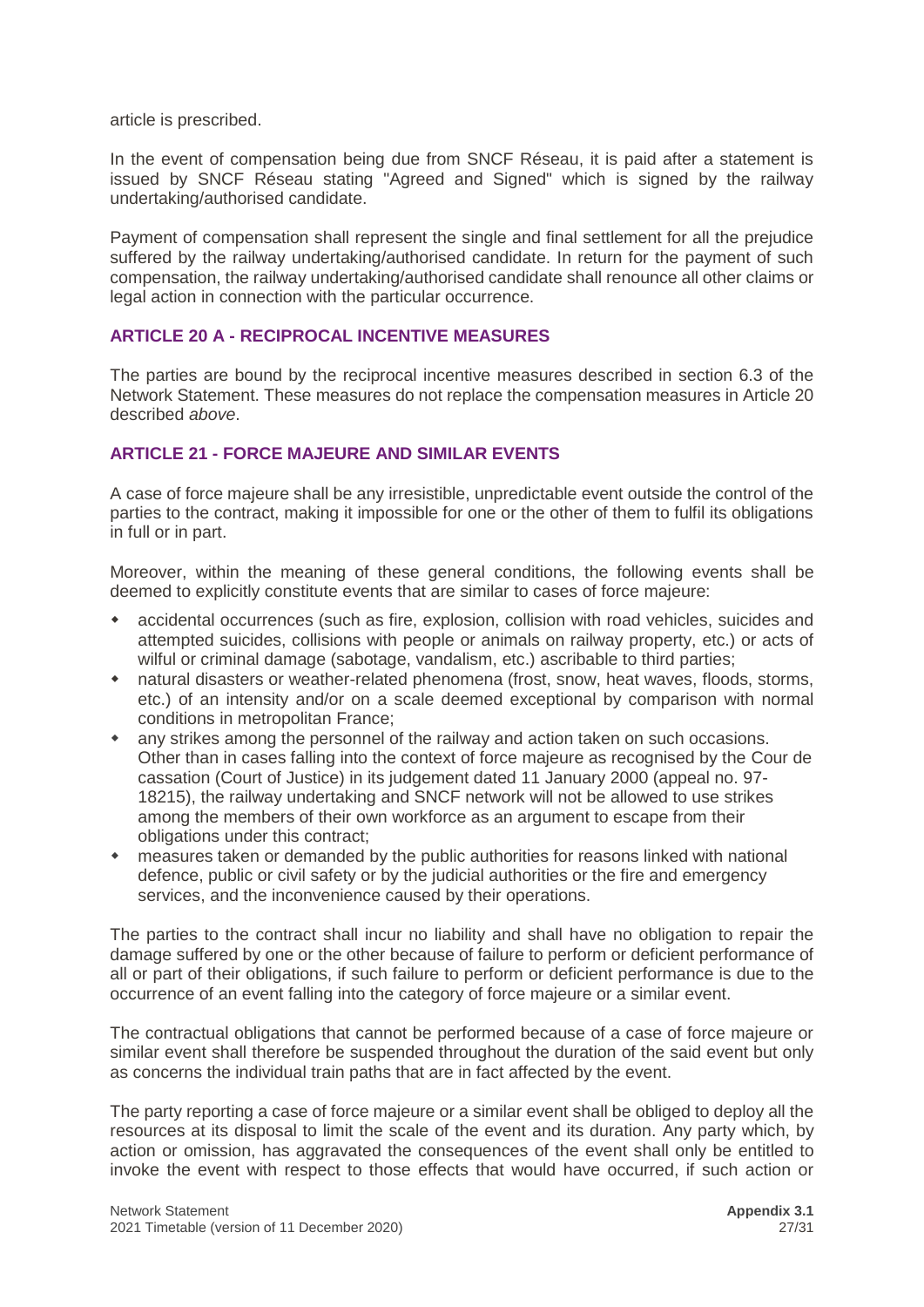omission had not taken place.

If a case exonerating a party from its obligations lasts for more than one month and if it affects the execution of the contract in its entirety, either party may terminate the contract, without the other party being entitled to compensation of any sort, by sending the other party a registered letter with acknowledgement of receipt. Termination shall come into effect on expiry of a period of 15 calendar days from the date on which the said letter was despatched.

In the event that the contract is not affected as a whole by the event, the Parties shall come together to determine in good faith which obligations may be considered to be terminated and the concrete conditions governing this termination.

#### <span id="page-27-0"></span>**ARTICLE 22 - TERMINATION OF THE CONTRACT**

**22.1** In the event of serious or repeated failure on the part of one of the parties to the Contract to meet any one of its essential obligations under the laws and regulations in force or under the terms of the Contract, the other party may serve notice by means of a registered letter with acknowledgement of receipt demanding that an end be put to such failure within a maximum of 15 days and that all measures be deployed to ensure that such behaviour not recur.

If at the end of this period the situation has not been put to rights or if suitable arrangements have not been adopted to this end, the other party may rightfully terminate the Contract, without prejudice to all the damages and interest it may be entitled to claim.

- **22.2** The Contract shall be rightfully terminated by SNCF Réseau, in full or in part, by means of a registered letter with acknowledgement of receipt, without prejudice to all the damages and interest or the complete settlement of the sums due it may be entitled to claim and without the railway undertaking/authorised candidate being entitled to compensation, in the following cases:
- for the railway undertaking, loss of its railway operator's licence or safety certificate;
- if the railway undertaking/authorised candidate can no longer meet its payments or is placed in the hands of a receiver;
- pursuant to Article 18 of these General Conditions, failure to pay user fees for the national rail network.

The Contract may be immediately terminated by SNCF Réseau by registered letter with acknowledgement of receipt in the case of a serious breach of obligations provided for in Article 23.2, without prejudice to all the damages and interest it may be entitled to claim and without compensation for the railway undertaking/authorised candidate.

**22.3** The railway undertaking/authorised candidate may also terminate the Contract if it no longer wishes to use the network by means of a registered letter with acknowledgement of receipt, subject to a prior request to cancel train paths allocated by SNCF Réseau, the provision of one month's notice and the complete settlement within this period of the sums due to SNCF Réseau on the date on which such termination shall take effect.

# <span id="page-27-1"></span>**CHAPTER V – MISCELLANEOUS PROVISIONS**

#### <span id="page-27-2"></span>**ARTICLE 23 – LEGAL CONDITIONS GOVERNING THE ACTIVITIES OF THE RAILWAY UNDERTAKING/AUTHORISED CANDIDATE**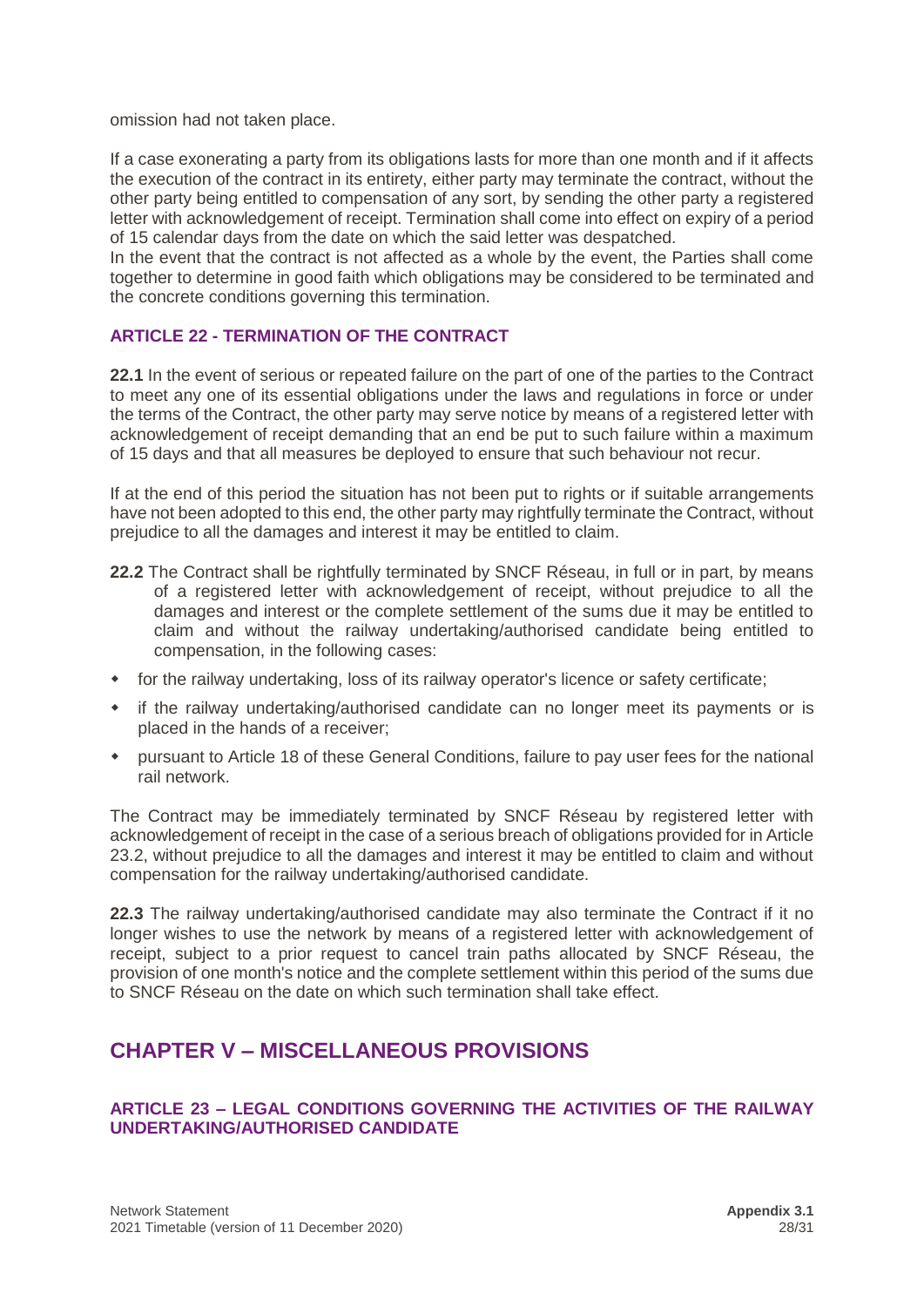#### <span id="page-28-0"></span>**23.1 Railway undertaking licence and security certificate**

In order to use the national rail network infrastructure for which it has been allocated train paths (or which have been made available by an authorised candidate), the railway undertaking must hold a railway undertaking licence and a security certificate issued in accordance with the applicable and valid regulations.

The railway undertaking will inform SNCF Réseau as soon as possible of any renewal, suspension or withdrawal, total or partial of the safety certificate or licence, producing the corresponding documents.

The railway undertaking/authorised candidate must also immediately inform SNCF Réseau of any other decision preventing the total or partial pursuit of their professional activity (notably any prohibition pronounced by a criminal or commercial jurisdiction).

#### <span id="page-28-1"></span>**23.2 Insurance or equivalent measures**

The railway undertaking/authorised candidate shall undertake to take out and maintain insurance cover or an equivalent measure throughout the duration of the Contract, to meet the requirements specified by its railway operator's licence, in order to cover it against all the financial consequences of its liabilities in relation to SNCF Réseau or third parties in the execution of this contract.

The railway undertaking and authorised candidate must submit a document to SNCF Réseau certifying that insurance cover has been obtained, at the latest at the time of signing the Contract for use of train paths and Contract for assignment of train paths and before the start of each timetable for which train paths have been granted. If this document is not submitted, the contracts may not be signed.

This document will state the amount and scope of the financial coverage taken out, including any possible restrictions, and the period covered by the insurance.

The authorised candidate shall notify SNCF Réseau of any significant change in the conditions of the insurance covering it in the contract.

#### <span id="page-28-2"></span>**ARTICLE 24 - GENERAL COLLABORATION BETWEEN THE PARTIES**

The parties undertake to fulfil their contractual obligations in good faith and in the most constructive and effective manner possible in order to best serve their respective interests.

In particular, the parties undertake to maintain an active and regular collaboration at all times by immediately exchanging all information in their possession and the elements required for implementing the Contract's stipulations.

Each party designates a high-level representative in the Special Conditions who is authorised by their company to take the appropriate decisions at any time, in particular in the event of a specific problem.

#### **ARTICLE 25 - ENTRY INTO FORCE OF NEW LEGISLATIVE OR REGULATORY PROVISIONS**

Laws or regulations that enter into force after the Contract signature date but which are related to the object of the Contract or its conditions of performance are automatically applicable to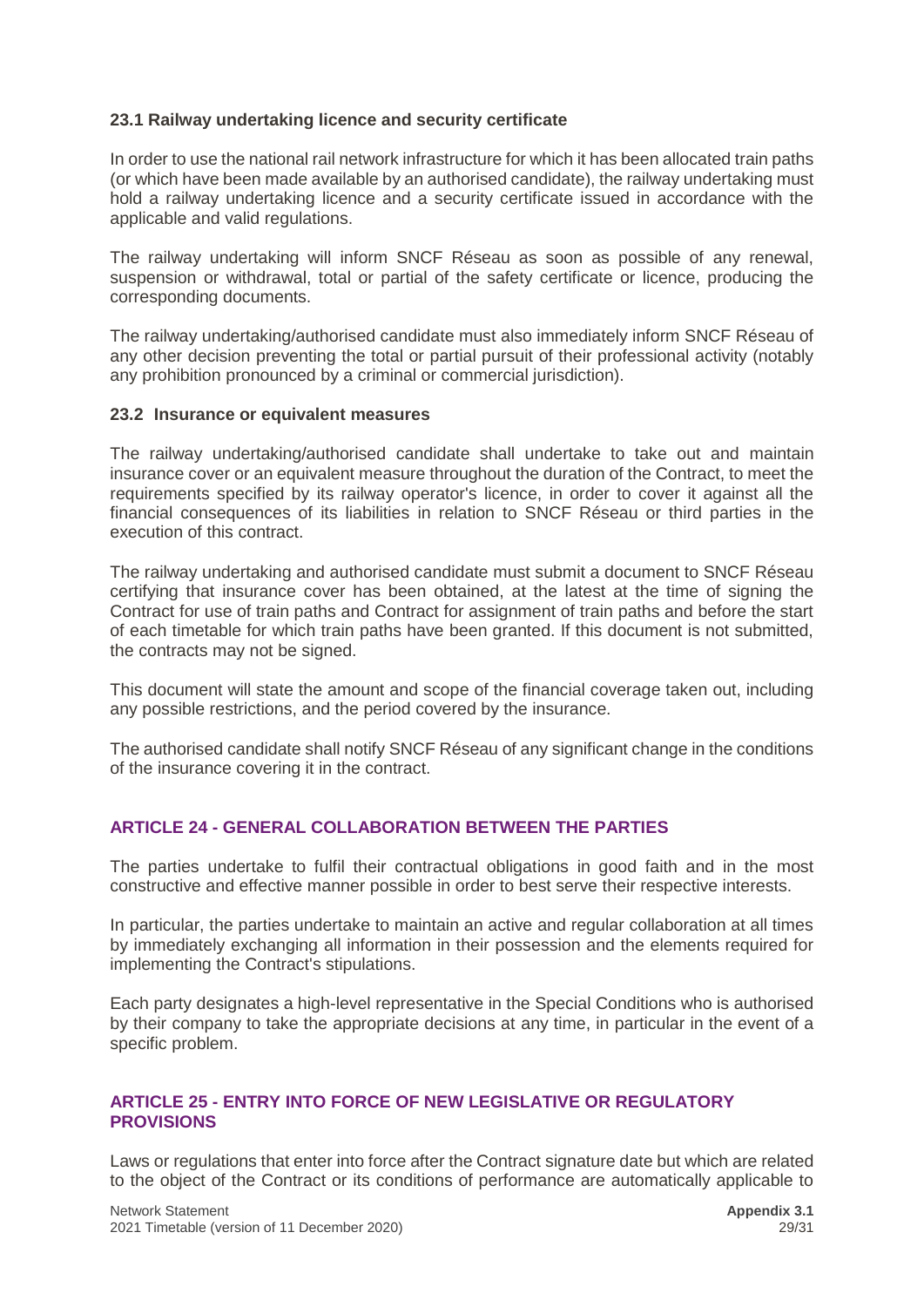the Contract as of right (unless transitional provisions are provided in the related text) and in accordance with the terms they include.

As and when necessary, the parties amend the Contract to bring it into compliance with the new provisions in force.

#### <span id="page-29-0"></span>**ARTICLE 26 – CONFIDENTIALITY**

Each party undertakes not to disclose the special conditions of the contract or any of the contract's confidential commercial information to a third party without the prior consent of the other party, unless it is obliged to do so by the laws and regulations in force or by a public administration, in particular the Railway Safety Authority or any other authority or jurisdiction entitled to force disclosure, or in conjunction with a conciliation or arbitration procedure.

More particularly, SNCF Réseau shall respect the confidentiality of commercial information which has been communicated by the railway undertaking/authorised candidate in the context of the management of train paths it has been allocated.

#### <span id="page-29-1"></span>**ARTICLE 27 – REFERENCES**

SNCF Réseau may quote the name of the railway undertaking/authorised candidate for reference purposes.

The railway undertaking/authorised candidate may reference the use of the SNCF Réseau network in its commercial documentation.

#### <span id="page-29-2"></span>**ARTICLE 28 – INVALIDITY**

If one or more of the Contract's stipulations are held to be invalid or declared as such pursuant to a law, a regulation, or following a decision that has become final pronounced by a competent court, the other stipulations will retain all their strength and enforceability unless they cannot be dissociated.

#### <span id="page-29-3"></span>**ARTICLE 29 – NON TOLERANCE**

The fact that one of the parties tolerates a situation of complete non-compliance with the stipulations of the Contract for the Use of the National Rail Network Infrastructure cannot under any circumstances have the effect of granting the other party the acquired rights.

Moreover, such a tolerance cannot be interpreted as a waiver by the aggrieved party to assert their rights.

#### <span id="page-29-4"></span>**ARTICLE 30 – APPLICABLE LAW**

The Contract is governed by French law. This principle shall apply to both substantive and formal rules.

#### **ARTICLE 31 - DISPUTES BETWEEN THE PARTIES**

#### <span id="page-29-5"></span>**31.1 Settlement of disputes via conciliation or court procedures**